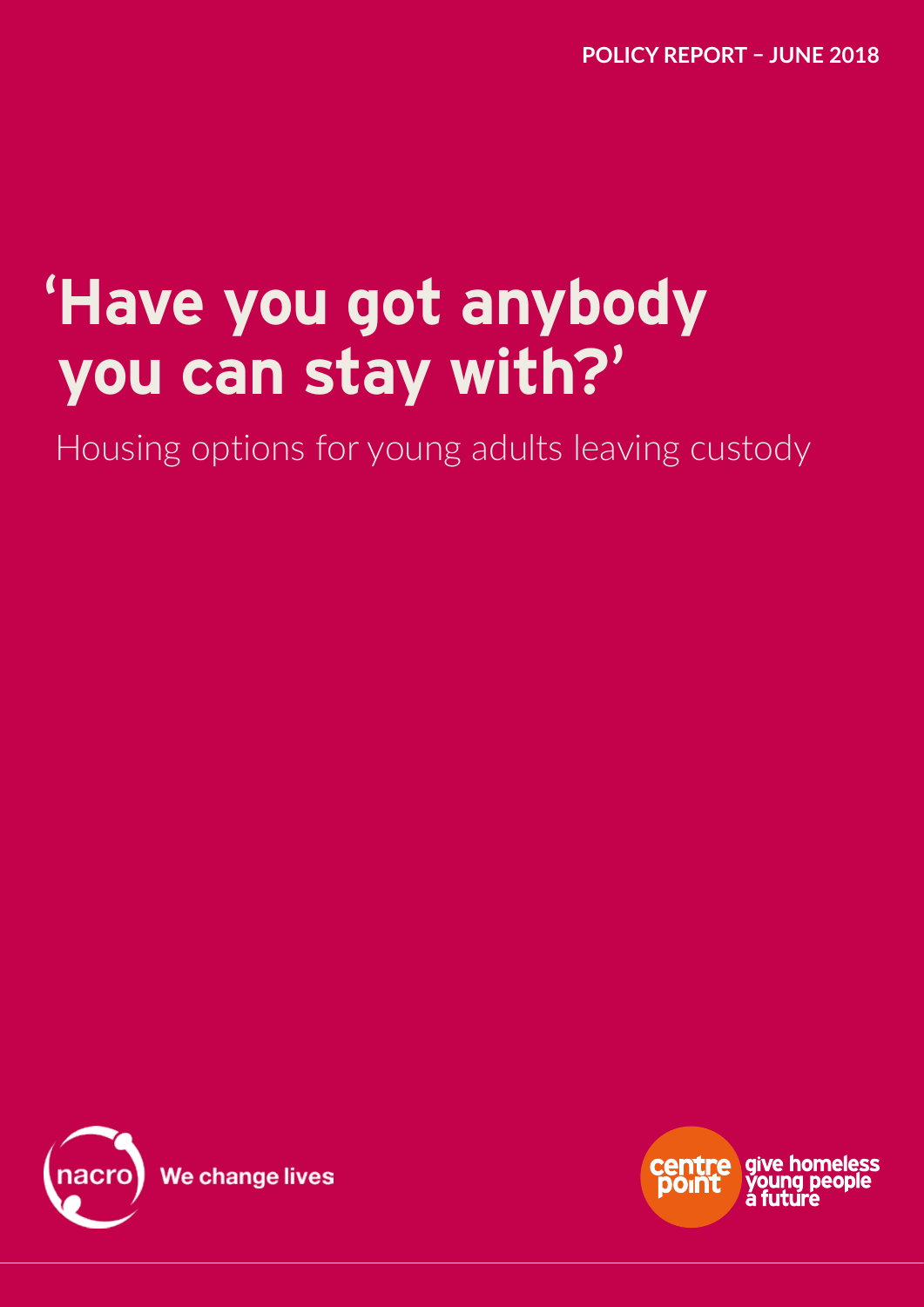# **Contents**

- 03 Executive summary
- 06 Introduction
- 08 Policy and practice context: young adults, justice and housing
- 10 Methodology
- 11 Young people leaving custody need the right preparation
- 16 Young people leaving custody need access to a safe and stable home with an ongoing support network
- 22 Young people leaving custody need financial security
- 26 Conclusion
- 27 Endnotes

Authors: Caroline Drummond, Nacro and Abi Gill, Centrepoint

Thanks to the young people and practitioners who took part in this research. Their words and stories can be heard throughout this report.

We would like to thank Elizabeth Daw for her support in designing this research project and conducting interviews.

We would also like to thank Helen Berresford, Balbir Chatrik, Pippa Goodfellow, David Watson and the Transition to Adulthood Alliance for their contributions. Thanks also go to those who shared the innovative interventions they have developed, highlighted throughout our report as good practice examples.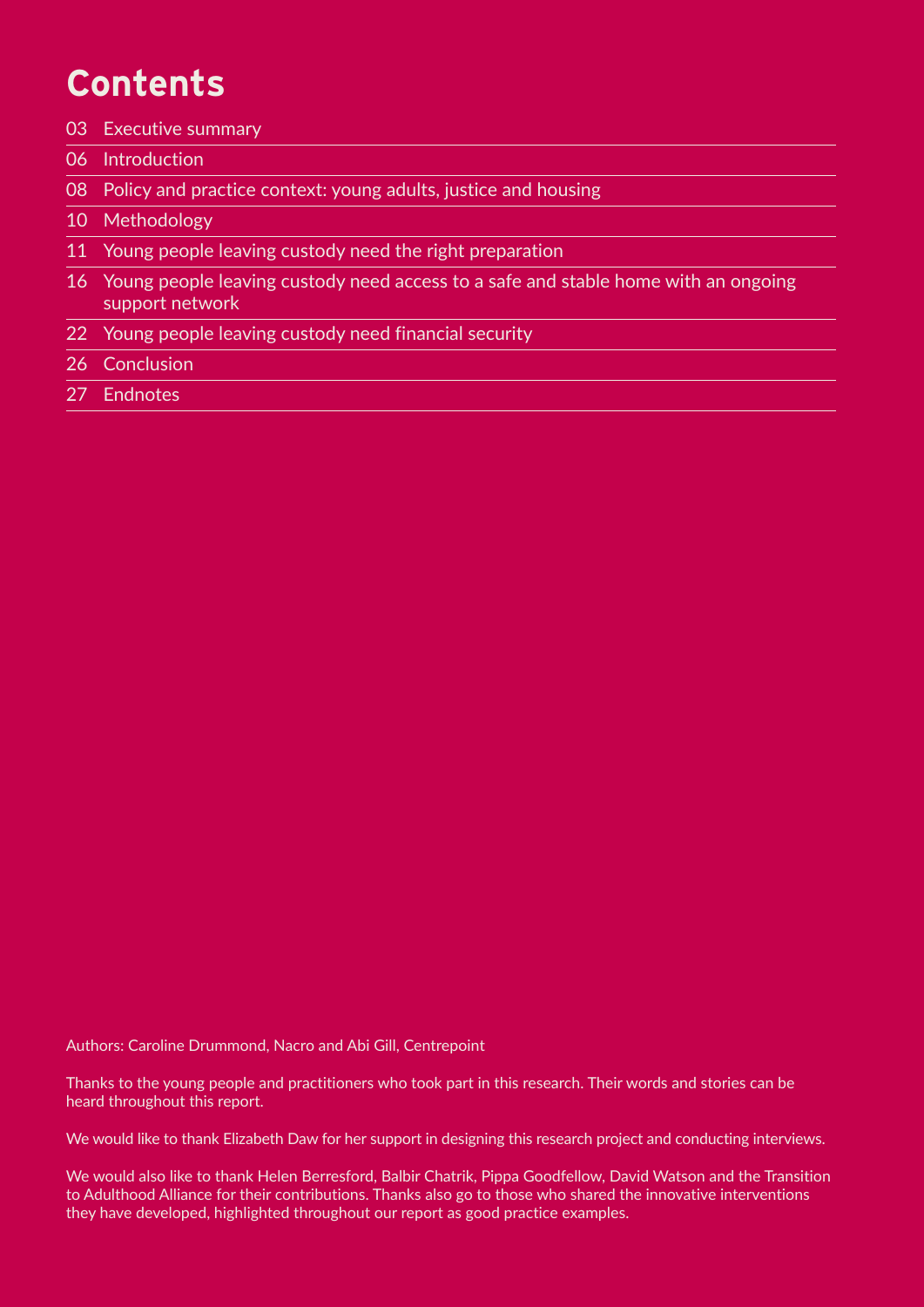# **Executive summary**

Safe and stable housing is a critical factor in reducing reoffending rates for young people leaving custody. It provides the foundations for a young person to rebuild their life and move forward into a positive future away from crime. However, many young custody leavers face severe challenges in accessing accommodation on release; a situation which can push them into homelessness, chaotic housing situations and reoffending.

Centrepoint and Nacro have conducted this research to examine the housing options and support in place for young people as they leave the prison system. The research is based on interviews with young custody leavers aged 18 to 25, and interviews with the practitioners who support them across a range of agencies. This research was carried out in late 2017, before the implementation of the Homelessness Reduction Act (HRA) and before the clarification from Government that all young people under 21 who have secured accommodation would be able to claim housing costs through Universal Credit.

Our analysis highlights three thematic requirements and associated barriers which we believe need to be addressed to enable young people to access safe and secure accommodation on release from custody. While we continue to call for a joined up, cross government Housing Strategy which meets the needs of vulnerable people, including young people that leave the criminal justice system each year, we have identified some practical solutions, that if adopted in the current system could make a real difference to young people leaving custody and experiencing barriers to accessing safe and stable housing.

#### **a) Young people leaving custody need the right preparation:**

- Young people leaving custody should have a resettlement plan to ensure that their housing needs are met and necessary services are in place prior to their release; however, many of the participants in the research reported that planning was insufficient and not done far enough ahead of their release to be effective.
- Disruptions such as transfers to different prisons during a sentence can hinder effective pre-release planning and mean that young people miss out on the engagement and support they need.
- Inconsistencies in joint working between prisons, community rehabilitation companies (CRC) and the National Probation Service (NPS) make it difficult to offer consistent pre- and post-release preparation and assistance. Practitioners also highlighted high workloads and insufficient resources as barriers to providing meaningful support.
- Young people in custody for short periods or recalled to custody may not have the opportunity to engage with housing and post-release planning, increasing the risk of poor housing outcomes and reoffending upon release.
- Home Detention Curfew (HDC) can ease the transition from custody, improve access to employment and training opportunities and assist resettlement in general. However, practitioners expressed concerns that some young people who would be eligible cannot access HDC because they do not have housing to go to or provide unsuitable home addresses.

#### **b) Young people leaving custody need access to a safe and stable home with an ongoing support network:**

- Too many young people experience homelessness after leaving custody. Across Centrepoint's accommodation, young custody leavers are almost twice as likely to have slept rough as those without experience with the prison system. This risks them turning to negative support networks and reoffending in order to secure a bed for the night.
- Historically some local housing authorities have not assessed young people until they have left custody, even though pre-release work with probation and rehabilitation services may begin months before. This means young people are only able to engage at a point of crisis, undermining efforts to prevent homelessness.
- Prior to the HRA some young custody leavers are seen as having made themselves 'intentionally homeless' by their local authority on the basis of having been convicted of a crime, and in general are not seen as being in priority need for homelessness assistance despite their vulnerability. The implementation of the HRA provides an opportunity to ensure this is no longer possible.
- While supported accommodation is often the most suitable option for young people leaving custody, proposed changes to funding may put services at risk, particularly those that support people without a statutory right to housing.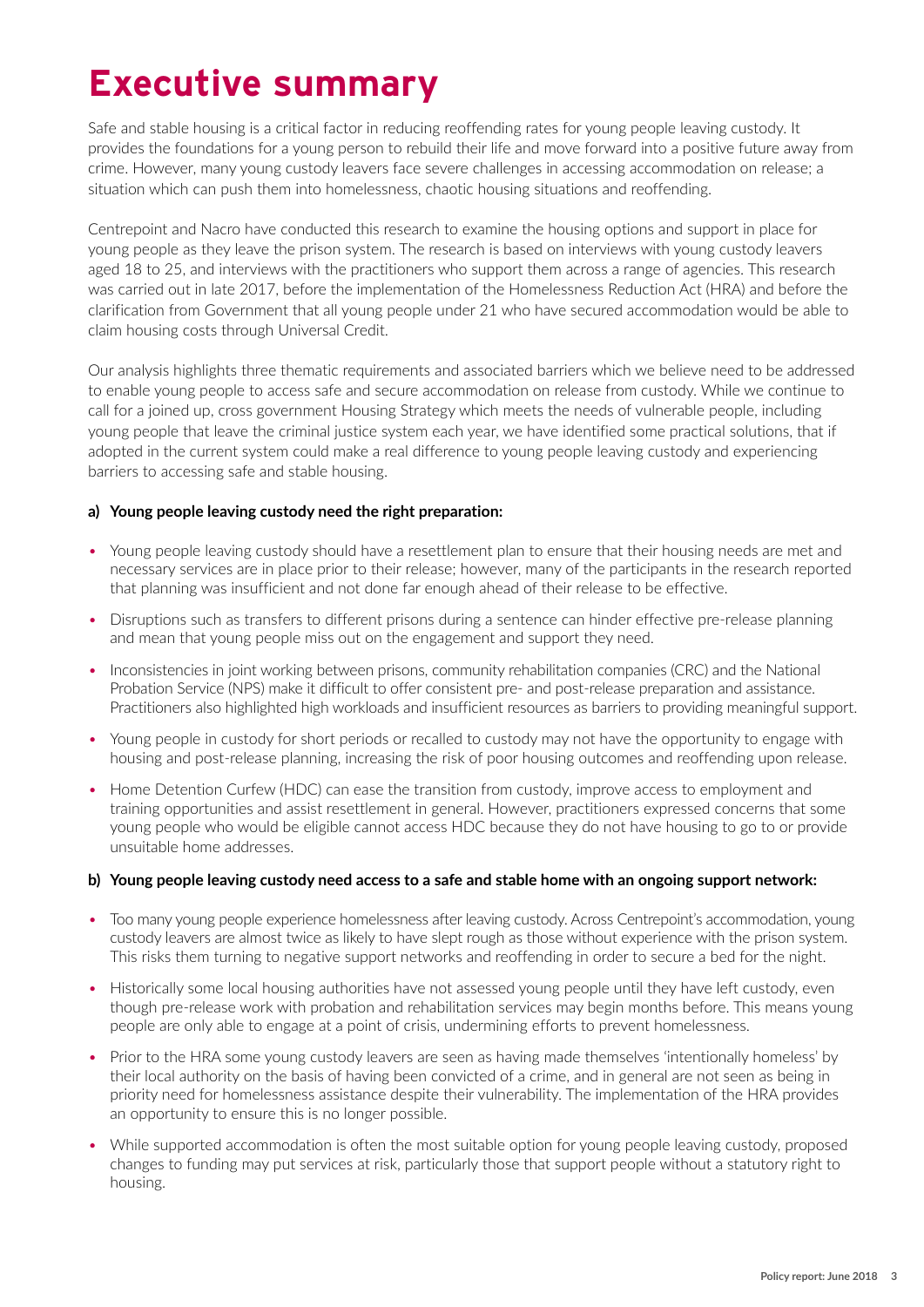

- The private rented sector is largely inaccessible for young custody leavers, with high upfront costs which are unaffordable for many prison leavers. Interviewees also highlighted landlords' reluctance to let to young people in general and especially young custody leavers.
- Returning to the family is often a young person's best accommodation option after leaving custody and the retention of family links throughout a sentence can decrease the chance of reoffending. However, this does not work for those young people who have come from an unstable family situation, and should not be assumed as the best option in every case.

#### **c) Young people leaving custody need financial security:**

- Making a claim for Universal Credit can be difficult while in custody, where access to the internet and Jobcentre Plus work coaches is limited and inconsistent and where young people may not have the documentation they need to complete an application. However, these barriers are leading to unacceptable delays in receiving essential financial support after release.
- Lower entitlements to benefits make it much more difficult for custody leavers to access appropriate housing they can afford. The Shared Accommodation Rate (SAR) drastically limits the accommodation available and can force custody leavers into shared housing which may not be appropriate for their needs.
- The discharge grant someone receives when leaving prison has remained at £46 for over 15 years. For young custody leavers trying to make a fresh start whilst looking for employment or waiting for benefits to be processed, this amount is not enough for them to get back on their feet.
- Finding and sustaining employment is key to securing accommodation and reducing reoffending. The research highlights some innovative and effective training programmes, building in wraparound support around employment, but found that provision is inconsistent across the wider prison and probation estate.
- Criminal records present a major barrier for young custody leavers looking to access employment, with both employers and applicants unsure what legally needs to be disclosed.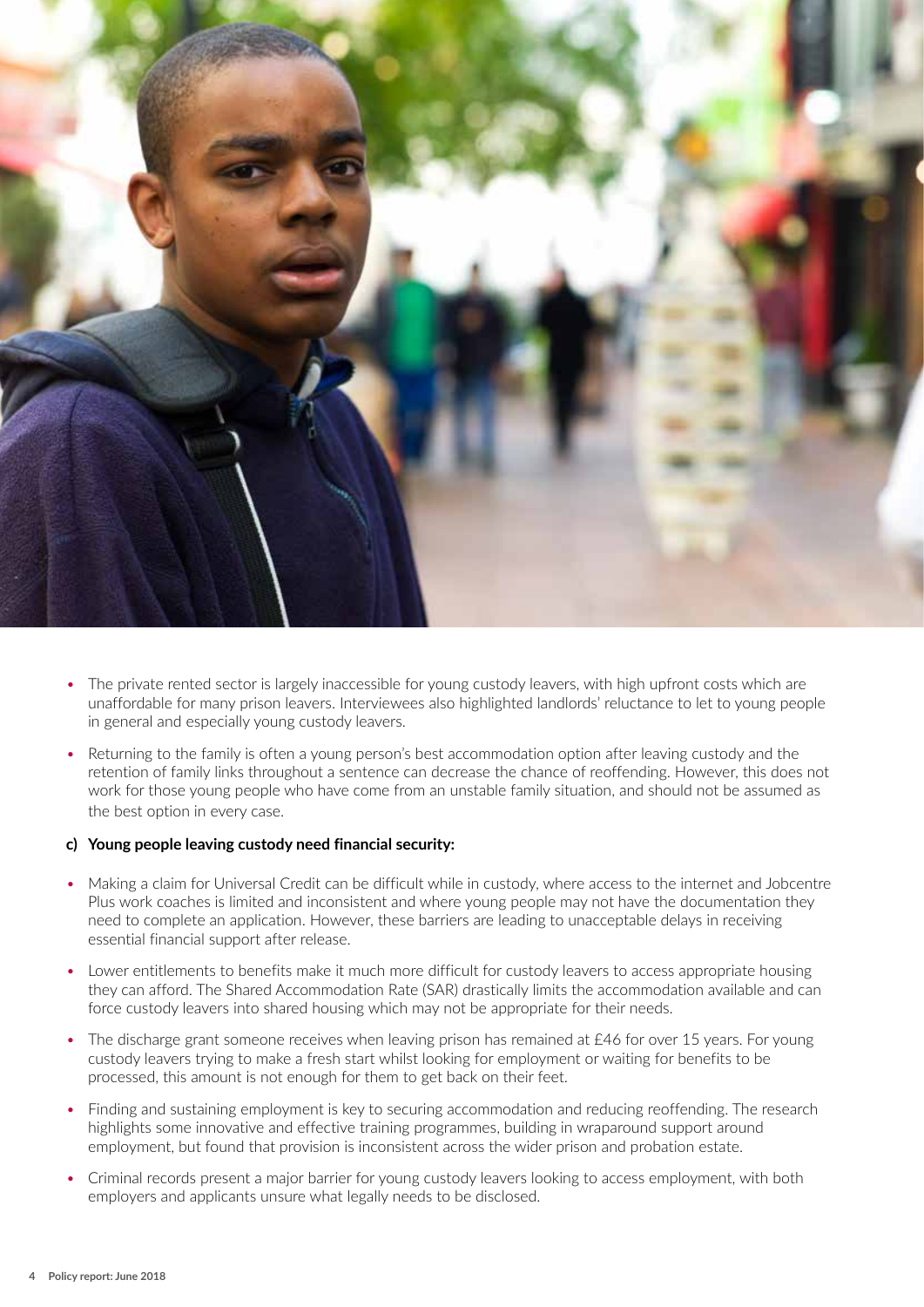# **Recommendations**

We are calling for a cross departmental approach to improve the housing options for young adults leaving custody.

#### **The Ministry of Housing, Communities and Local Government and the Ministry of Justice should work together to:**

- Guarantee that deposits and rent for the first month for young adults leaving custody if going into private rented accommodation
- Ensure relevant learning from the Homelessness Trailblazers, including prison pre-release protocols, specific to young people leaving custody, is disseminated and embedded into local authority practice across England
- Fund programmes across all prisons to educate all young people leaving custody on tenancy management as part of preparation for release and provide mentors to help young people sustain tenancies on release as well as helping to allay landlord fear
- Co-invest in the development and supply of innovative housing models for young custody leavers, including through social investment
- Collate and publish national data on the number of young adults leaving custody and their housing needs and outcomes
- Ensure funding for supported housing is directly linked to a national housing needs assessments of young people leaving custody

#### **The Ministry of Justice should:**

- Increase the use of community sentences to replace short custodial sentences and consider the Scottish justice system approach against a presumption of custodial sentences of 3 months or less
- Work with the judiciary to understand the impact that a custodial sentence can have on a young person's housing situation and potential homelessness
- Ensure that alongside the funding and implementation of the Farmer Review recommendations, early family support is in place where identified as appropriate for a young person to return home including a focus on building and maintaining positive relationships while in custody and access to release on temporary licence (ROTL)
- Ensure that where use of Home Detention Curfew would be beneficial and appropriate to a young person, there is adequate supply of accommodation
- Commission a fundamental review and reform the overly complex criminal records regime
- Increase the discharge grant in line with inflation
- Provide a funding mechanism so that where young people have claimed an advance payment, it is not deducted from future Universal Credit payments

#### **Her Majesty's Prison and Probation Service should:**

- Plan releases of young people so they are not released on a Friday and/or at a time of the day when they will not be able to present at a local housing authority or the Jobcentre Plus
- Amend Basic Custody Screening Tools to ensure that where the young person has identified they will return to family on discharge, specific questions focus on the suitability of this and flag a need for targeted support throughout custody

#### **Local housing authorities should:**

• Ensure that advice and information developed for custody leavers (as per the Homelessness Reduction Act) includes clear information about emergency financial support, such as hardship payments

#### **Department for Work and Pensions should:**

- Exempt all custody leavers under 25 from the shared accommodation rate of the local housing allowance to increase their ability to access a private rented tenancy
- Facilitate advance claims to Universal Credit for those preparing to leave custody, whether this is online or via a paper form, so that custody leavers can prepare their benefit claim prior to release and then submit it immediately upon release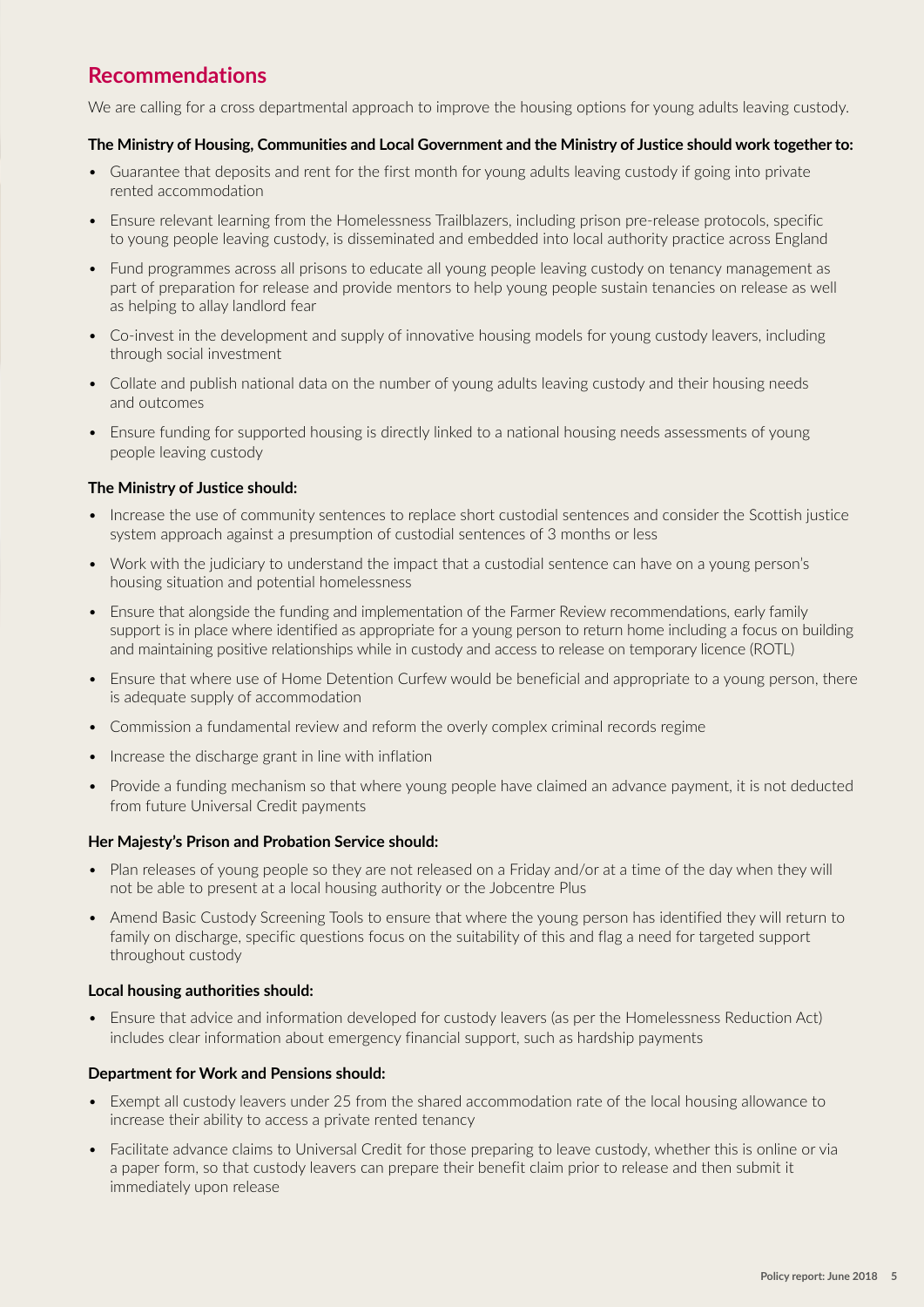# **Introduction**

**"Homelessness is one of the big causes of reoffending. I was meeting with someone yesterday who was saying that without having somewhere to live his only option is crime… he has to stay at friends' houses rather than shop doors, and to stay at those friends' houses he has to get involved in the crimes that they're committing"** – Reducing reoffending worker, charity

Accommodation for people leaving prison is key to promoting desistance.<sup>1</sup> In the context of a systemic housing crisis, young people in particular have few suitable accommodation options open to them, which can significantly hinder the process of moving on from custody and wider resettlement into the community. Our study aimed to provide a snapshot of the barriers that young people face when they are seeking safe and stable housing on release from custody. Considering these barriers alongside the wider policy context, we wanted to provide a renewed focus on this critical challenge and explore how we could collectively work together to provide practical solutions.

Centrepoint and Nacro deliver housing and support services to thousands of vulnerable young people and recognise the importance of giving a young person the right type of accommodation to support them to move forward with their life, including those leaving custody. The aim of this report is to provide practical recommendations to remove barriers to housing for this group.

# **What's the current picture?**

Since 2002, there has been a 30 per cent decrease in the number of young adults in custody.2 Whilst this decrease is welcome, the reoffending rates for this group remain high. The number of young adults aged 18 to 24 given a custodial sentence was 12,254 as of September 2017,<sup>3</sup> representing around 16 per cent of the whole prison population. Nearly a third of all 18 to 24 year olds in custody will reoffend, with an average number of three re-offences per person.<sup>4</sup> In London, the reoffending rate rises to 42 per cent for young adults leaving custody within three months.<sup>5</sup> The average cost of keeping someone in prison is around £35,000 a year per prisoner.<sup>6</sup> There is very little national data available on the number of young adults leaving custody without accommodation, however it has been stated that around 30 per cent of all adult custody leavers leave prison without accommodation.7

For young adults, the transition from custody to community occurs as they are also transitioning to adulthood. Evidence highlights the plethora of barriers stacked against young people as they start to turn their lives around and the need for support during this challenging period.<sup>8</sup> It is therefore vital that the right preparatory work is done in custody as early as possible to ensure that young people are given the best possible chance of creating a sustainable future away from crime.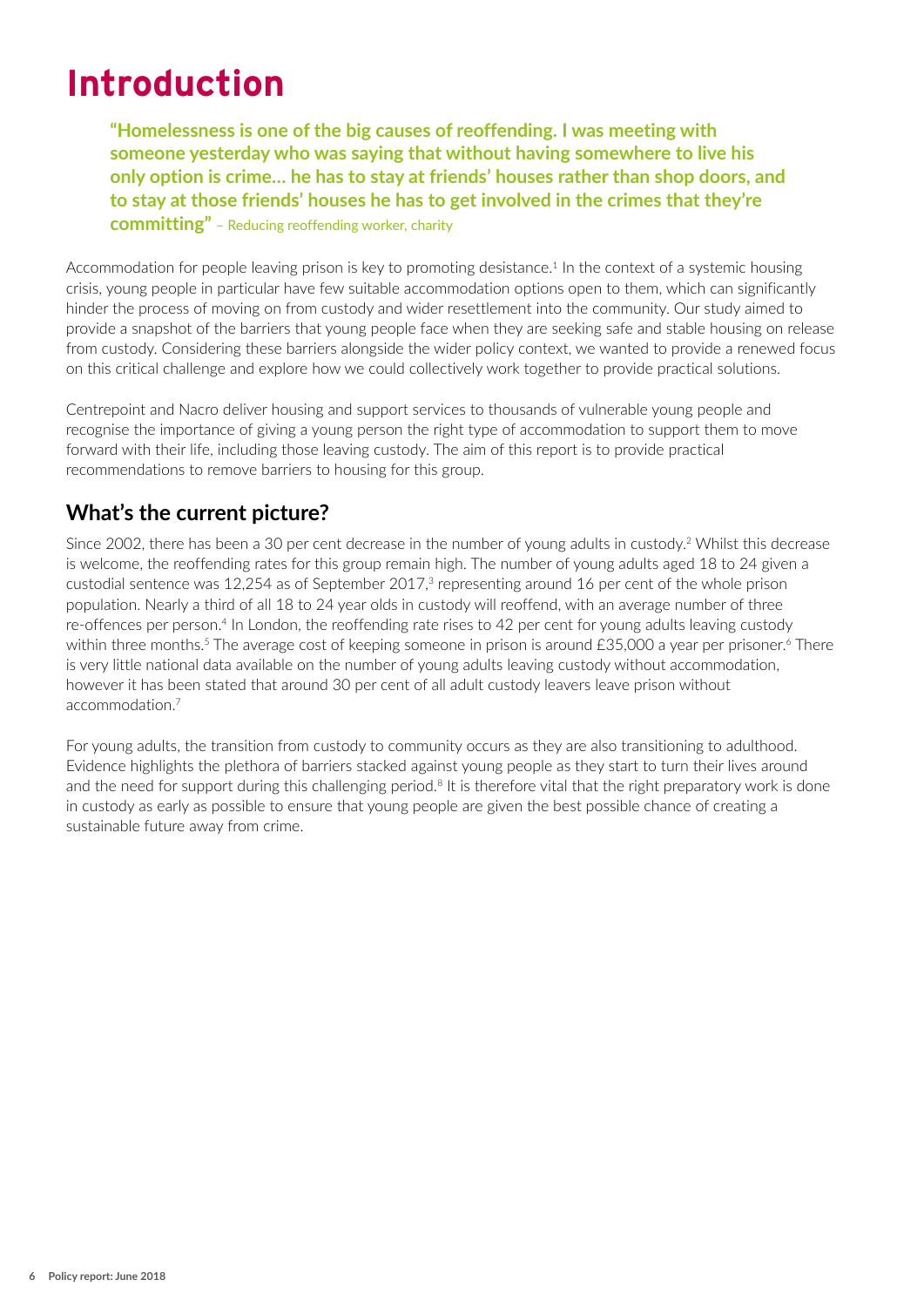

**There has been a 30 per cent decrease in the number of young adults in custody since 2002**



**Young adults make up 16 per cent of the whole prison population** 



**Over a third of young adults who leave custody reoffend within three months.** 



**In London, 42 per cent of young adults leaving custody reoffend within three months.** 



**Each prison place costs £35,000 each year**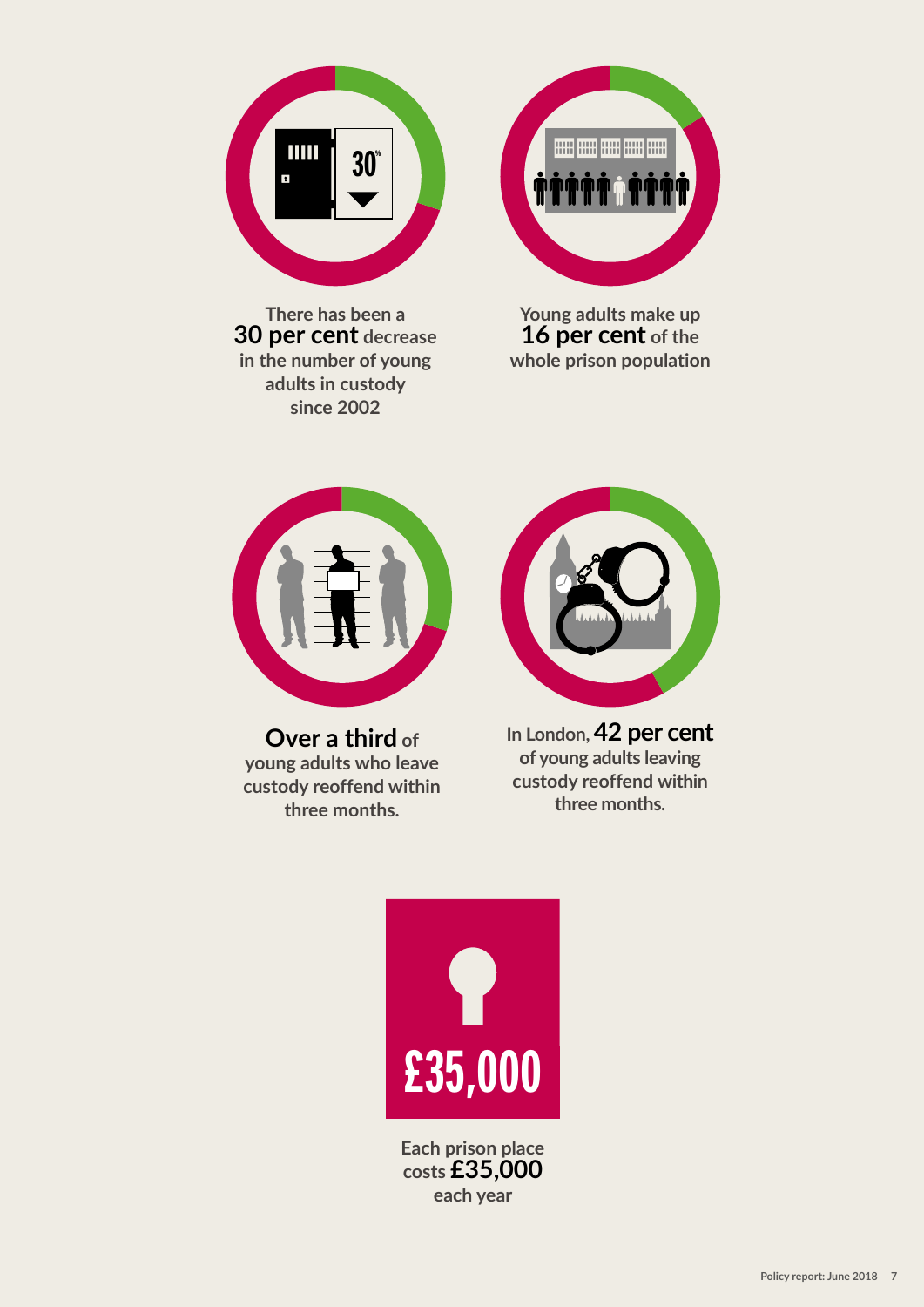# **The policy and practice context: young adults, justice and housing**

## **Our focus on young adults**

Up to the age of 18, young people in the criminal justice system are overseen by a distinct justice system. From the age of 18, while there is flexibility to continue some of the support attributed to under 18s, most are overseen by the adult estate. However, there is a growing body of evidence which suggests that the brain is not developed or mature in certain parts until the early to mid twenties.<sup>9</sup> These are parts of the brain that control impulse and interpret emotions as well as the capacity for moral reasoning, all heavily linked to criminal justice behaviours. Furthermore, transitioning to adulthood can often be a difficult time; family relationships, leaving home as well as school mean young people often require a heightened level of support as they are most at risk of social exclusion.<sup>10</sup> For this reason, extensive work has taken place over the last two decades to evidence that an adult response is not necessarily the right one for 18 to 25 year olds in the criminal justice system as it does not acknowledge the specific vulnerabilities and appropriate responses for this age group.

Research shows that there are disproportionate numbers of care leavers in the criminal justice system - around a quarter of the adult prison population have been in care.<sup>11</sup> Without an advocate to ensure care leavers understand their entitlement to support, many are at risk of leaving custody without the support they need.

In 2016, following an extensive inquiry, the Justice Select Committee laid out a comprehensive set of recommendations to government to embed a strategic approach to young adults in the criminal justice system, including legislative change to recognise developmental maturity in sentencing frameworks. As part of its overall response to this enquiry, the government stated 'because the relevance of maturity is already becoming increasingly central to policy and practice, we do not accept the argument that developmental status needs to be recognised in legislation.<sup>'12</sup>

In custody, there has been some progression in recognising maturity. The Ministry of Justice has started to roll out a maturity screening tool, which categorises men aged 18 to 25 into groups distinguished by high or low levels of psychosocial maturity.13 It is intended to profile local young adult populations, highlighting how many people under their care are likely to require services or interventions to promote maturation.

With regards to resettlement in the community, the Transition to Adulthood Alliance highlighted the need for commissioners and the multiple agencies working with this group to adopt a distinct approach in providing resettlement support.14 Since the implementation of a new probation system - Transforming Rehabilitation (TR) - some probation providers (Community Rehabilitation Companies) have adopted specific approaches to this group.

A Memorandum of Understanding published by the Mayor of London in April 2018, in conjunction with the Ministry of Justice and London Councils referenced the need for a new approach to working with young adults in the criminal justice system in London, acknowledging the fact that outcomes for this group are amongst the worst; similarly the housing challenges faced in London are amongst the most severe in England and Wales.<sup>15</sup> This devolution document lays out a promising whole system approach across agencies, specifically in the recognition that young adults are a distinct group with distinct resettlement challenges.

# **The justice system in 2018**

The problems in the prison system in England are well documented and while there was a 3 per cent decrease in the prison population from March 2017 to March 2018<sup>16</sup>, the population is predicted to rise to 88,000 by 2022.<sup>17</sup> Assaults in prison reached a record high of 26,643 incidents in the 12 months to March 2017, up 4,461 (20 per cent) from the previous year.18 A Prisons and Courts Bill was introduced in early 2017 but withdrawn following the general election in July 2017; which included provision to improve prison safety and enable governors to take more control and accountability for outcomes linked to employment and health. Conditions in custody can have a direct and significant impact on resettlement in the community, for example the lack of purposeful activity and an inability to access key staff to start the resettlement journey well before release. A whole system approach across custody and the community is needed to improve the outcomes for people moving through the criminal justice system.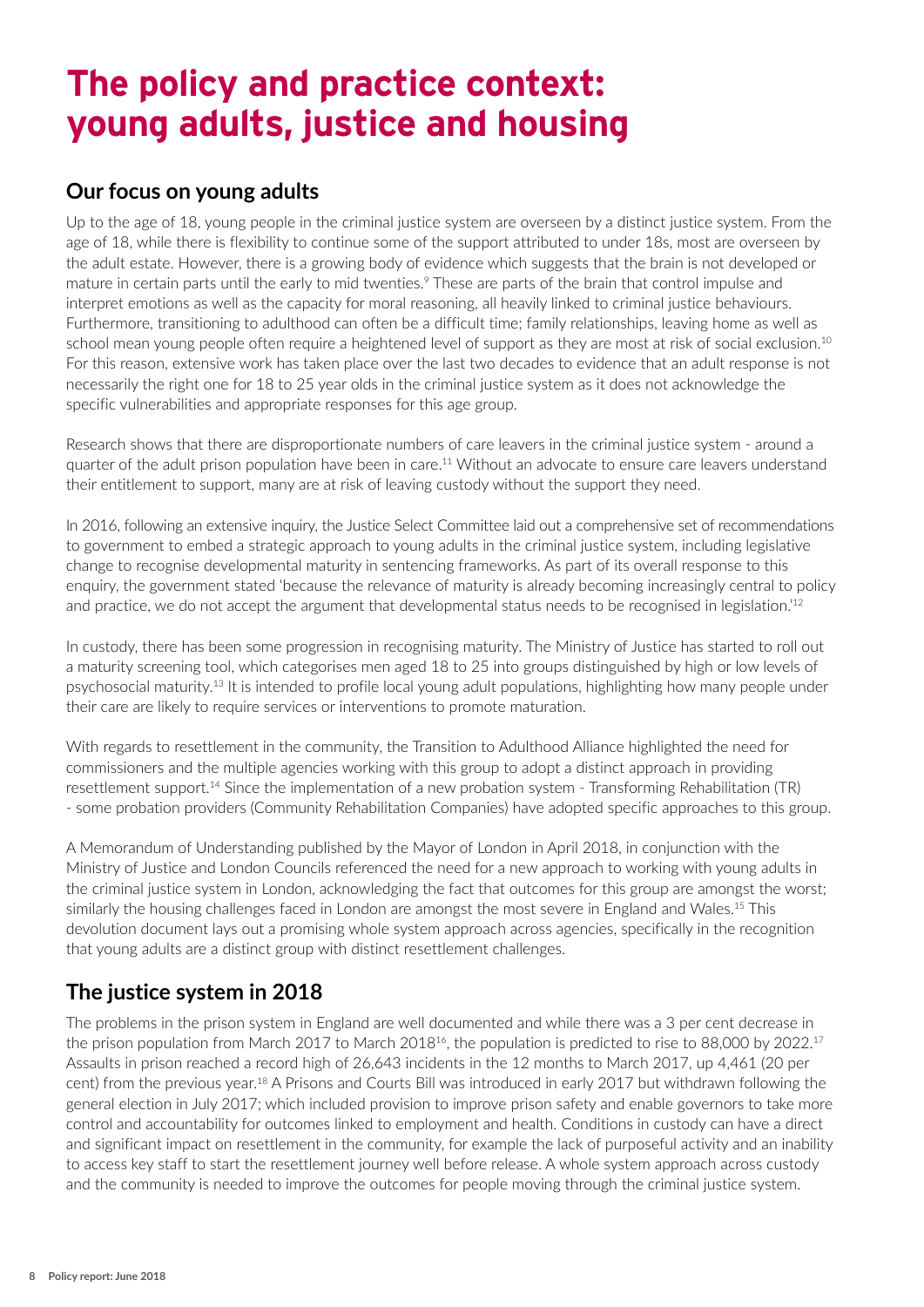Transforming Rehabilitation, a Ministry of Justice initiative established in 2014, was intended to change the way probation services worked and reduce reoffending by establishing 21 Community Rehabilitation Companies (CRCs) working with low and medium risk offenders on a payment by results basis, in place of previous Probation Trusts and working alongside the National Probation Service (NPS) which manages high risk offenders. The original vision was to ensure prisoners had access to seamless provision from a single provider (the CRC) prior to release continuing while they resettled in the community. Through this provision, the individual should be given support to prepare for release, reduce the risk of reoffending and then continue to support them as they resettle. This would include preparing a resettlement plan, helping prisoners to find accommodation, helping with finance and benefits, and support to find employment.19Almost four years on, major operational issues continue to hamper delivery. These major changes, which intended to bring down reoffending rates, have failed to do so at the rate anticipated and failed to deliver the original objectives. Contract renewals in 2021 for CRCs offer a chance to revisit how to improve outcomes for individuals going through resettlement services. A Justice Select Committee inquiry on TR launched in October 2017 provides an important opportunity to recommend immediate changes which could unblock many of these operational challenges.

In the context of prison overcrowding and severe staff shortages, finding viable alternatives to custody is critical. In the year 2016-17, 2,322 18 to 20 year olds were given a custodial sentence of six months or less.<sup>20</sup> A short custodial sentence can cause a huge amount of disruption to a young person's life and often impact upon housing, relationships and employment stability. Changes brought in under the Offender Rehabilitation Act 2014 mean that anyone serving a custodial sentence of two days or more is required to serve a minimum of 12 months of supervision in the community. Breaching any conditions, including conditions around where that young person is staying, means a person can be recalled to custody – over 10,000 people serving a sentence of less than 12 months were recalled back to custody in the July 2016 to July 2017.<sup>21</sup>

# **The importance of a home**

Having a safe and secure home is crucial to building a positive future away from crime, both psychologically and physically. It provides a sense of positive identity and security that is critical in helping someone to build a crime free future, as well as being fundamental in enabling someone to access structural elements such as employment and training as well as registering with a GP and accessing other health services.

Nacro's Beyond Youth Custody partnership programme explored what effective resettlement looks like for young people leaving custody; including the importance of providing both structural and personal support in a way that is tailored to the needs of that young person; enabling desistance from crime through a shift in identity:

'Effective and sustained resettlement involves the young person shifting their identity away from one that is conducive to offending to one that promotes a crime-free life and social inclusion. Such a change in the way that young people view themselves, and their future life chances, is central to the rehabilitative process.'<sup>22</sup>

Over 15 years ago the Social Exclusion Unit cited housing as central to reducing recidivism, which led to housing being named as one of the seven pathways to reducing reoffending.<sup>23</sup> However, the reality in 2018 is bleak. The 2017 Independent Monitoring Board annual report of HMP Thameside found that almost half of prisoners surveyed reported that 'they would soon reoffend in order to be returned to the relative security of prison: and they do.'24 The report found that providers were proactively supporting prisoners with housing options before release, but many of the referrals were of little value as there was no housing available. Government figures suggest that around 30 per cent of the overall prison population leave custody homeless, but this does not include the numbers that are 'hidden homeless', for example those sofa surfing or going back to a negative family environment.<sup>25</sup>

Housing and homelessness is high on the political agenda, particularly with the introduction of the Homelessness Reduction Act. The Act brings in a number of new measures which should improve support for those leaving custody. Local housing authorities must now:

• take reasonable steps to help prevent any eligible person who is at risk of homelessness from becoming homeless, up to 56 days before they are likely to become homeless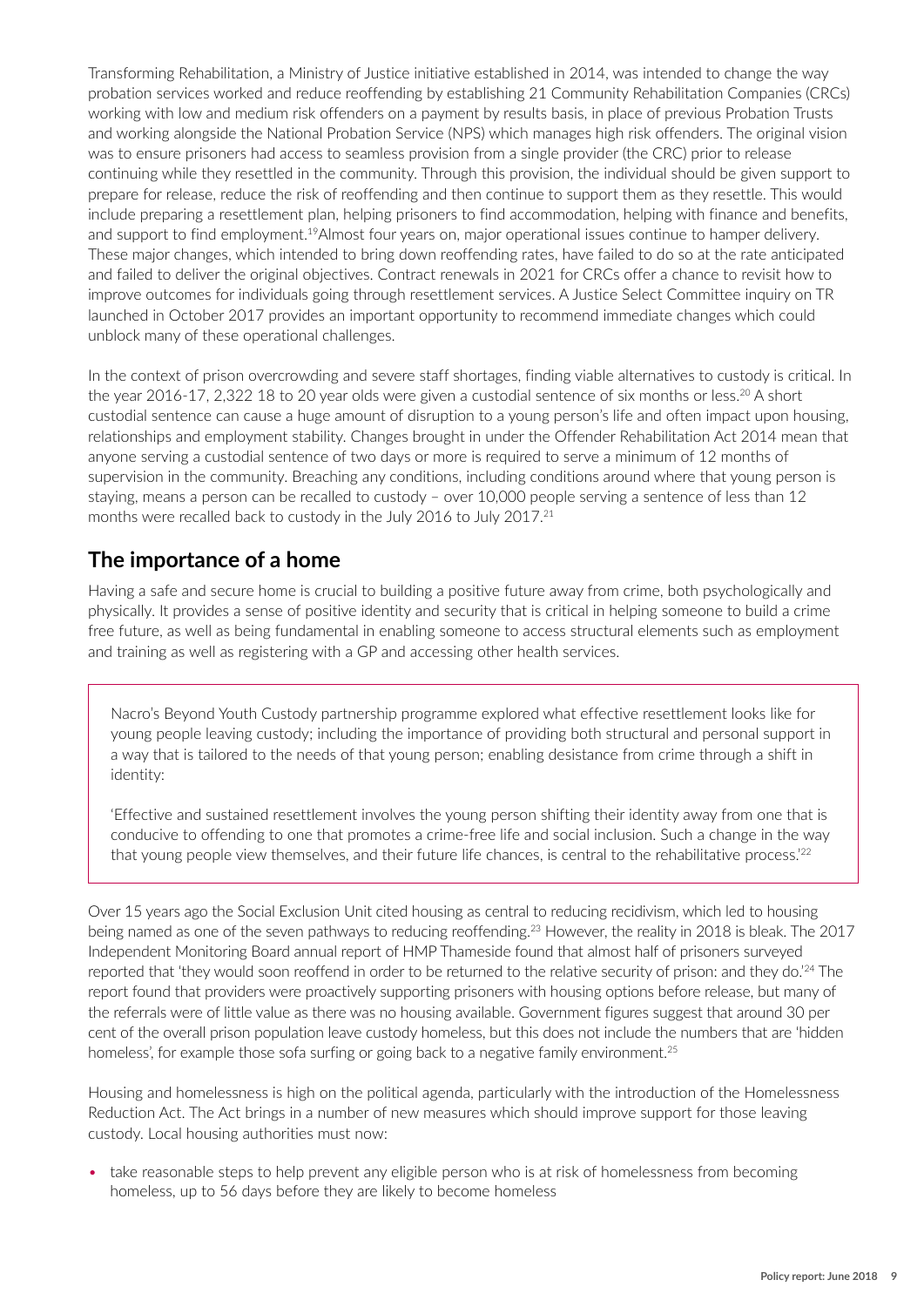- design advice and information to meet the needs of people in their area, in particular vulnerable groups including those released from prison
- develop links with local agencies who have a new duty to refer (this includes prisons)

If homelessness is not prevented, the local authority will only owe the main housing duty to applicants who are eligible and in priority need. This includes pregnant women, families with children and young care leavers. Other groups may be assessed as having priority need because they are vulnerable to homelessness including as a result of being in prison. At the time of writing, it is still unknown exactly how the Homelessness Reduction Act will support custody leavers and how consistent this will be.

In April 2018, the government reversed a policy that removed an automatic entitlement to the housing cost element of Universal Credit for 18-21 year olds. Although prison leavers were exempt from this, it removes a layer of complexity and bureaucracy for practitioners and is a welcome move. Within the current policy landscape, there are strong opportunities to increase the support available to young people leaving custody to give them the best possible chance of moving on from custody successfully into a safe and secure home and bringing down stubbornly high reoffending rates.

# **Methodology**

The aim of this report was to explore the experiences of young adults aged 18 to 25 as they leave custody and source accommodation. We sought to understand the barriers which prevent young custody leavers from finding a safe and secure place to live.

### **Interviews with young custody leavers**

Between November 2017 and February 2018 we interviewed seven custody leavers aged 18 to 25. The semi structured interviews were done either in person or via telephone. The young people who participated in the research were recruited via youth homelessness organisations. Despite our best efforts, we were unable to interview any female young custody leavers however we tried to capture the experience of young women through interviews with professionals.

## **Interviews with practitioners supporting young custody leavers**

Between November 2017 and February 2018 we interviewed 15 professionals from a range of organisations supporting young custody leavers. These ranged from professionals working in probation, CRCs, prisons, charities and local authorities. Interviews were semi-structured and conducted by phone or in person. They provided crucial insight into systemic issues affecting young people, which they themselves may not have identified during their interviews.

We also carried out desk based research, as well as using data from our own services, to gain a broader understanding of the range of challenges practitioners and young people face.

The research findings are structured around three thematic requirements which we believe are key to reducing reoffending and enabling young people to access safe and secure accommodation. Young people leaving custody need:

1. 

The right preparation before leaving custody

2. 

Access to a safe and stable home with an ongoing support network

3. Financial security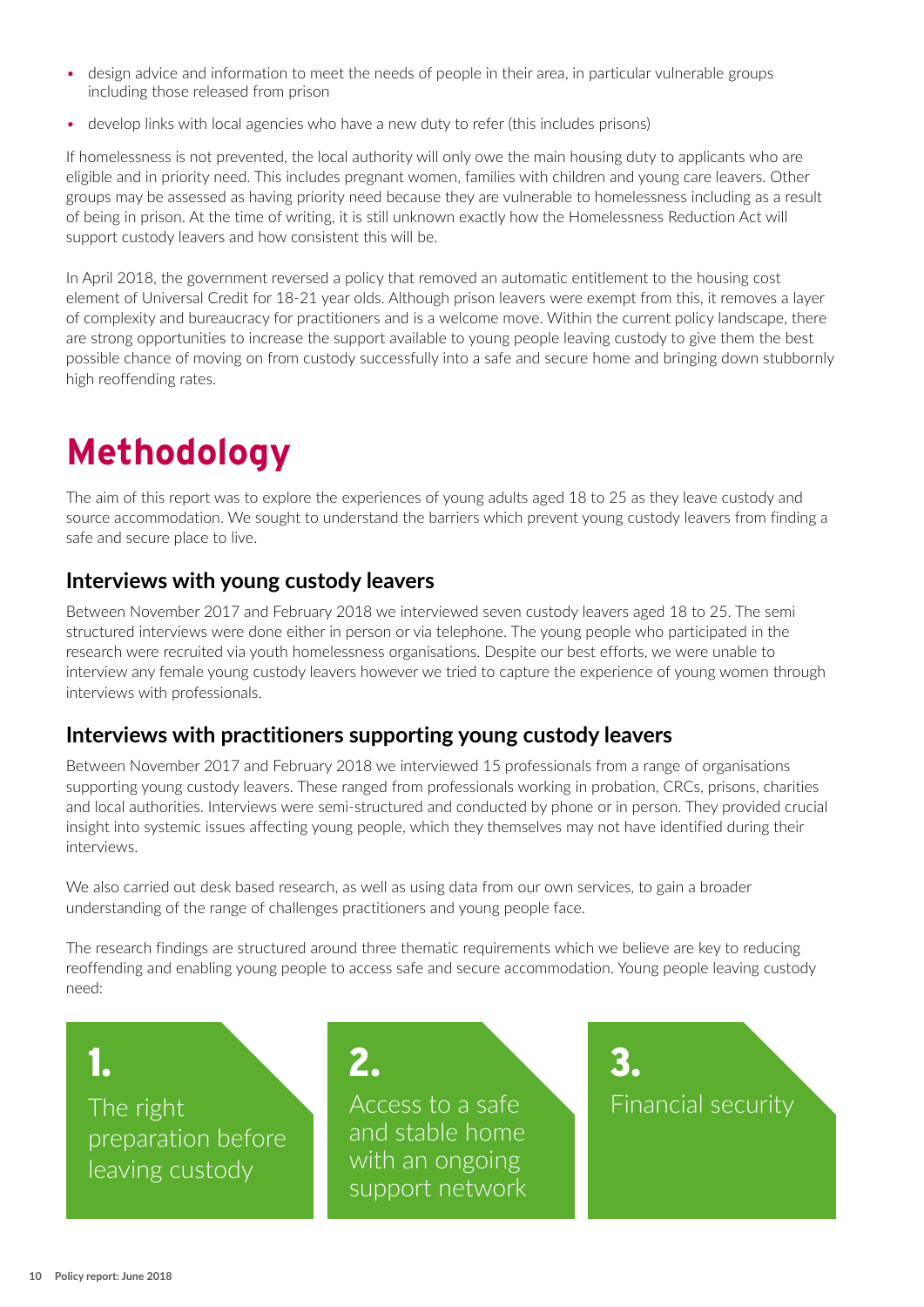# **Young people leaving custody need the right preparation**

### **Young people leaving custody do not always have a clear plan for their resettlement journey or access to tools that would enable a seamless transition into the community.**

When a young person is in court, a risk assessment will usually take place by NPS staff who will allocate the case to themselves if the young person is high risk or the CRC if the young person is assessed as low or medium risk. Within the first two weeks of being in custody, a Basic Screening Custody Tool will flag accommodation as a resettlement need.

If assessed as high risk, the young person will be supervised by the NPS. Depending on the licence conditions, that young person may be required to move to Approved Premises and as such their short term accommodation, usually up to three months, will be organised in relation to this. Approved Premises accommodation can range from a house of mixed occupation (HMO) to hostels made up of single and shared rooms. This report predominantly focuses on the experiences of young people and practitioners working with CRCs and where accommodation is not part of a licence condition.

Young people leaving custody should have a resettlement plan, to ensure that the necessary services are put in place ahead of release. Guidance promotes effective sentence planning and sets out the expectations for staff, whether undertaken by the NPS or a CRC.<sup>26</sup> For those serving more than 12 weeks, the resettlement plan for that young person should be revisited three months prior to release to review the original plan, to assess whether resettlement needs have changed and identify where work should be done throughout this pre-release period. Sourcing appropriate housing for that young person should form a key part of this. For some of the young people we spoke to, planning was insufficient and not done far enough in advance of release.

#### **"About a week before my release, someone from probation came in to talk to me, for the first time in four and a half years"** – Aaron

The young person should be the central, active participant in their resettlement planning. Beyond Youth Custody research shows that co-creation and engagement is key to effective resettlement planning, meaning the young person has a stake in their own future.27 It is crucial that the plan is customised and constructive, centred on building a positive identity and future. One young person explained how even when they did receive information to help them plan for release, it was too short notice:

#### **"They told me I was going to Approved Premises but there was a shortage of beds. This was a week before my release. About two days before my release, my mentor had been chasing it up; he came and told me that they had found me a bed. They didn't bother telling me anything or where it was"** – Cam

While practitioners should begin conversations with individuals about their housing options three months prior to release, disruptions often occur, for example being transferred to a different prison during that three-month period.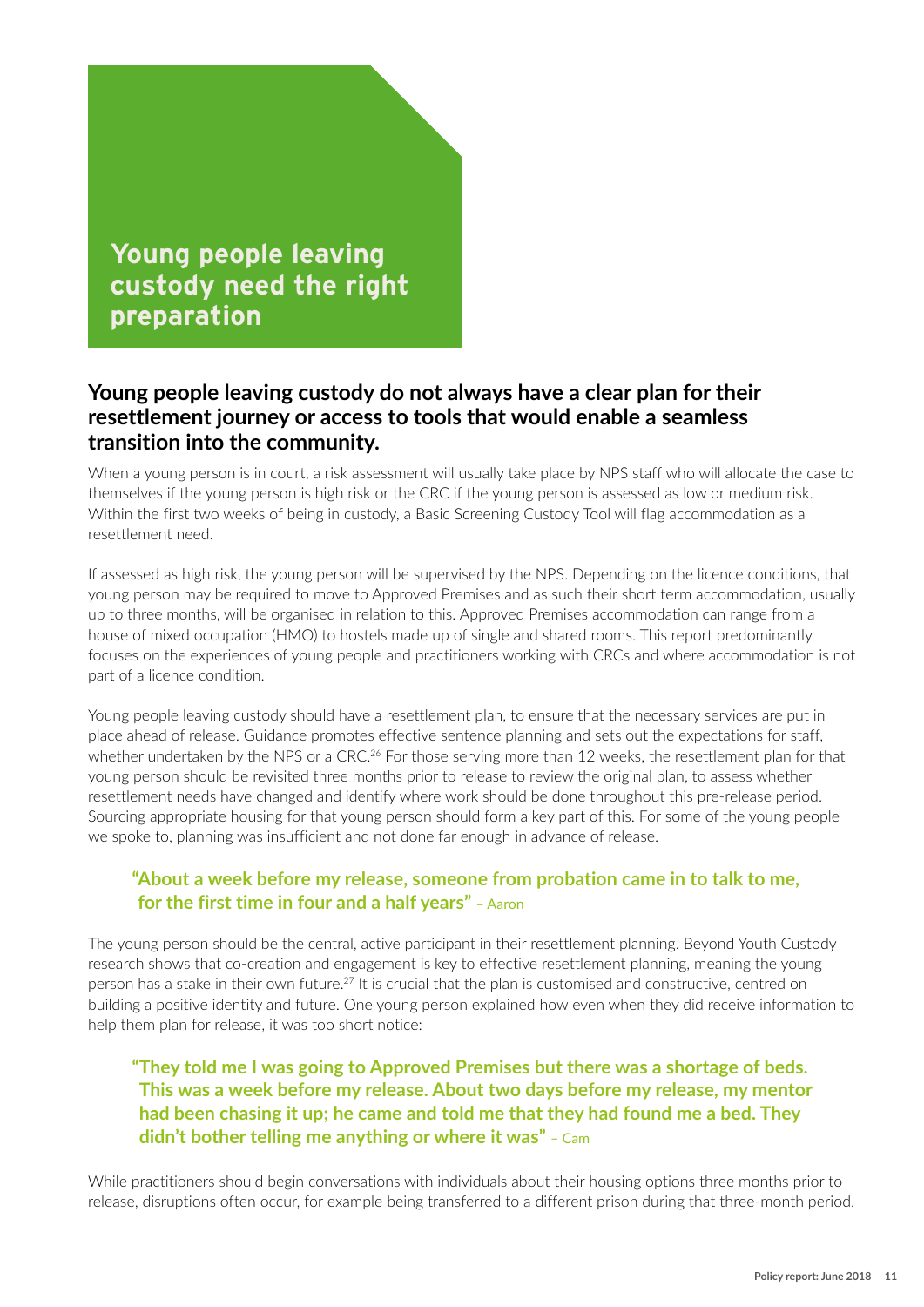One young person was transferred to an HMIRC detention centre which took him away from the worker who was supporting him to find accommodation. After six days in the detention centre, he was released with a train ticket back to the area where he had originally lived but received no further support to find accommodation. He had to rely on a former foster carer for help. One practitioner who receives referrals from probation and CRCs in order to support young people into accommodation echoed these frustrations:

#### **"They might be transferred within those 12 weeks and it might be that their assessment wasn't completed at their previous prison. We've had guys referred to us with two or three days left before release"** – Rehabilitation worker, charity

Where there is comprehensive guidance for practitioners working with young adults to source accommodation<sup>28</sup> wider structural issues within the prison system mean that it can still be challenging for practitioners to source the right type of accommodation. Experiences of providers of TR reference the lack of join up and complex and bureaucratic IT systems and infrastructures between prisons, CRCs and NPS, with resettlement staff often juggling high caseloads with poor information and data.<sup>29</sup> Practitioners must take a coordinated, consistent and customised approach to planning for a young person's resettlement to maximise the best possible outcomes for that young person.30

#### **Good practice example:**

#### **Switchback**

Switchback is a London based rehabilitation charity which uses an intensive through-the-gate mentoring model supporting prisoners (trainees) aged 18-30 across all areas of their lives, along the following resettlement pathways:

- accommodation
- employability
- education and training
- relationships and family
- finance
- interaction with the criminal justice system
- attitudes and behaviour
- independent living skills
- drugs and alcohol
- mental and physical health

Each mentor regularly meets with their trainee during the last three months before release, where they plan for life after. The same mentor then meets him on release, supporting him through work-based training with one of their partner employers, as well as the other aspects of his life, including accommodation and family relationships. The aim at Switchback is to support each trainee towards stability and taking control of his life and part of this is accessing sustainable employment.

Data collected by Switchback shows that:

- On release, 67 per cent of trainees since 2015 returned to family and 17 per cent to a hostel or supported housing.
- 80 per cent of Switchback trainees were assessed as 'unstable' in the area of housing at their point of release, however finances, drug/alcohol issues and relationships are the most common areas of instability.
- Of those that completed the programme, 91 per cent of trainees achieved housing stability and 81 per cent achieved financial stability.

The Switchback programme demonstrates the importance of the wraparound support that is needed across multiple pathways and based on the individual - including housing. While the right type of accommodation is absolutely crucial, stability across other pathways needs to be achieved in parallel in order to achieve real, lasting change after prison. This broad approach means that individuals have enough resilience and stability across their life that when faced with instability in one area (such as sudden loss of housing), they are better able to manage that setback and keep moving towards positive change.

## **Short sentences make it difficult to undertake meaningful support work**

The practitioners we interviewed explained that it is particularly difficult to plan for release when a young person has a short sentence, as there is little time for meaningful work to be done. Due to this, young people on short sentences are particularly at risk of poor housing outcomes and reoffending. They may be in custody long enough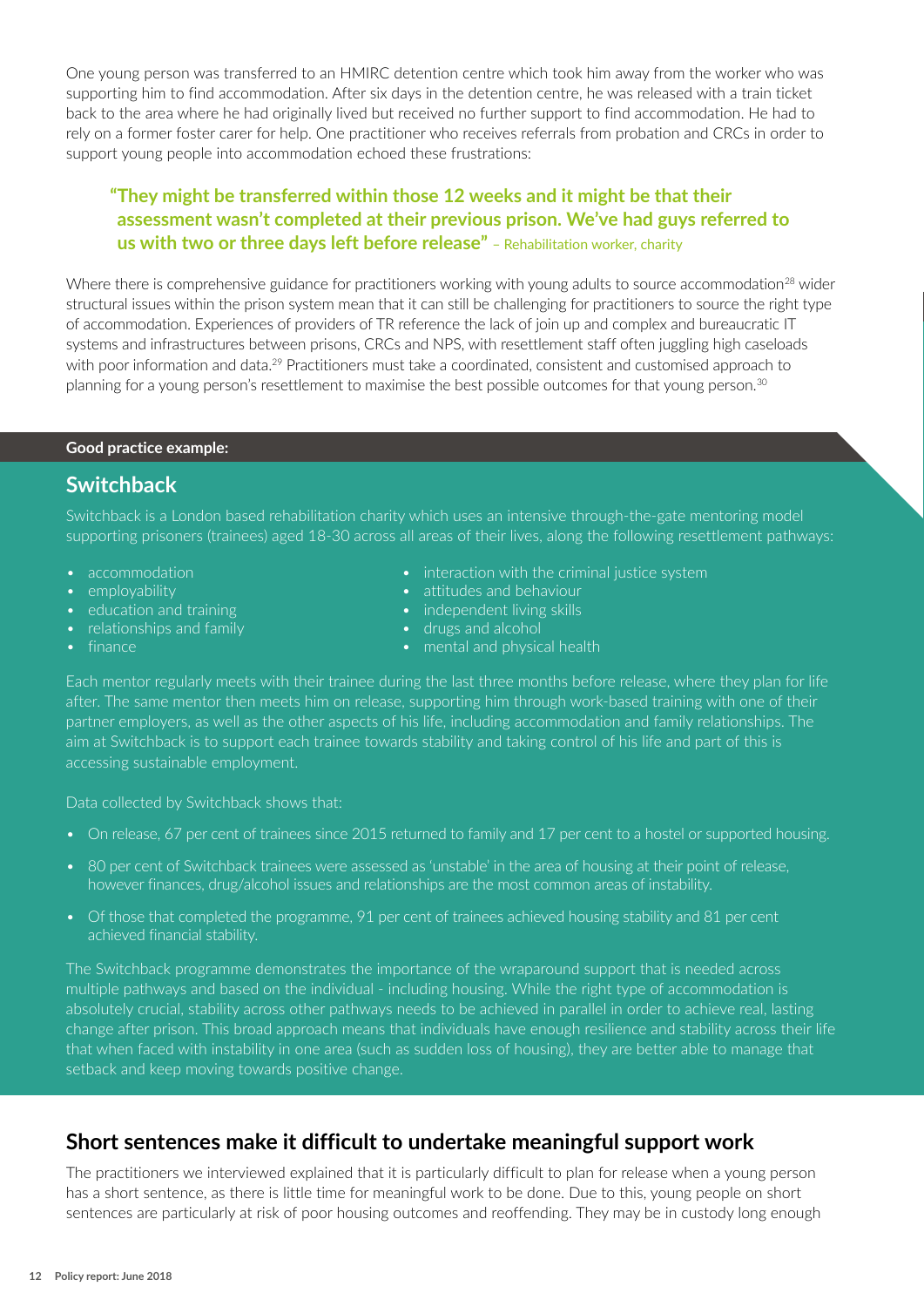to lose a tenancy or family relationships may be damaged, but may not be in custody long enough to engage with more comprehensive levels of support or programmes.

**"Generally it'd be a 12 week sentence, but you're out in six. People can be recalled for 14 days and are out then they reoffend or something happens. 14 days there's no time on our end to do anything. Nothing can be done because of the lack of resources. So they're in and out, in and out and that's until they're committed for something bigger. So it's very difficult to have an intervention in that space of time"** 

– Reducing Reoffending worker, charity

#### **Good practice example:**

#### **Reducing reoffending for those on short sentence**

The Cheshire and Greater Manchester CRC developed the Intensive Community Order (ICO) for men aged 18 to 25 who have committed an offence which carries a prison term of less than 12 months. The aim is to reduce the 'revolving door' problem associated with individuals who complete short-term prison sentences.

The model harnesses the strengths of ICO staff who are trained specially in young adult practice and research, with a strong focus on stabilisation and exploration of the psychological factors that contribute to offending. Young people undertake a learning disability and difficulty screening and a maturity assessment to induct them into the programme and ensure their individual needs are met. The young people then undergo a programme of work around identity, adulthood and maturity; identify a pathway into education, training or employment; and enhanced sessions of victim work. Every young person is offered a record of their achievements, will be assessed for community mentor support and have a bespoke ICO exit plan.

The ICO is having an impact. The reconviction rate is 22 per cent, nearly a third less than the wider north west 18-24 year old male population. 21 per cent of young people are also in employment by the end of their order. Based on Outcomes Star data, 62 per cent of young people made positive progress in managing a tenancy and accommodation.

Community sentences provide an alternative where young people undertake an effective intervention but do not experience the disruption and trauma of custody. Effective community sentences mean the critical foundations of their life, including housing, family and relationships, are not disrupted. A custodial sentence moves them further away from these foundations. A survey of magistrates has, however, shown a significant lack of confidence in using community sentences, as they are not seen as visible or enforced.<sup>31</sup>

There have been calls from organisations to establish formal sentencing principles for young adults to take into account maturity and development.<sup>32</sup> This should include the impact that loss of housing can have on the ability for young people to effectively rebuild their lives once they leave custody. A more individualised approach should be taken with this group of young people when it comes to sentencing to ensure they receive the best support and security to build a positive future.

The Ministry of Justice should increase the use of community sentences to replace custodial sentences and consider the Scottish justice system approach against a presumption of custodial sentences of 6 months or less.

The Ministry of Justice should work with the judiciary to understand the impact that a custodial sentence can have on a young person's housing situation and potential homelessness.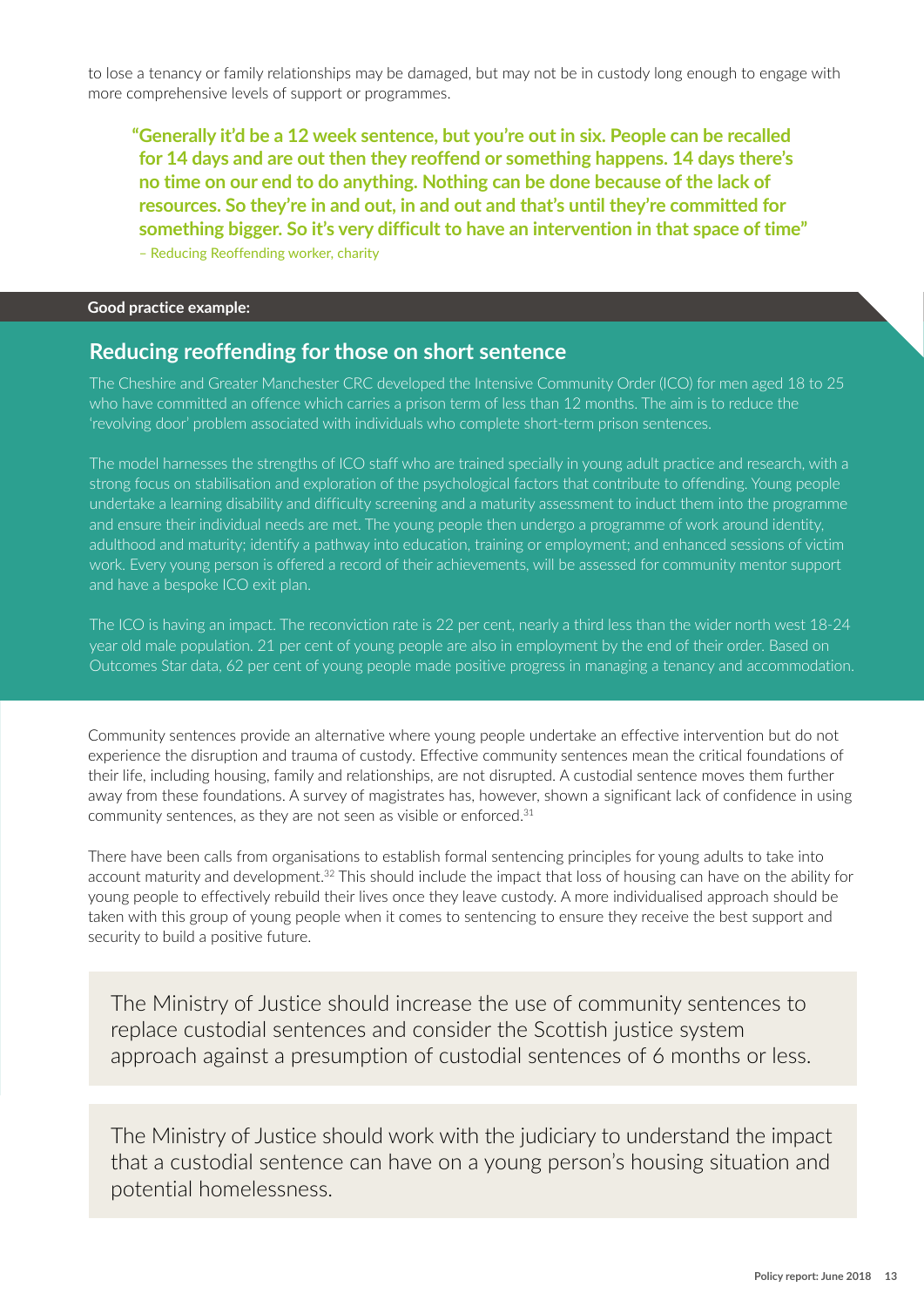# **Easing the transition from custody with a Home Detention Curfew**

Depending on the length of sentence, some young people in custody may be eligible for HDC, which allows them to be released from custody early to a suitable address where they stay during certain hours, monitored by electronic tag. For many young people, this enables them to transition into the community, and means better access to employment, education and training opportunities.

However, HDC has previously been vastly underutilised, and the most up to date statistics show that only 15 per cent of those eligible being released under it from October 2016 to October 2017.33 Despite this, in recent months practitioners reported an increased drive to release people on HDC. For this to happen, a young person needs an address to go to as they will be required to stay at that address, usually for at least 12 hours overnight. Whilst there are accommodation services to support releasing young people on HDC, such as the Bail and Accommodation Support Service, a general lack of accommodation can mean that many young people who may be eligible are not able to access HDC.

We also heard concerns that some young people provide addresses of family members, or friends who may not be suitable hosts, in order to secure their release on tag. It is critical that the right type of accommodation is available to ensure HDC supports a stable transition back into the community as part of that young person's resettlement journey.

#### **"The pressure is on to get people out on tag because that's the best way for them to resettle in the community gradually instead of in custody one day and in the community the next. It's shown that it's really productive for people to go out on HDC"** – Rehabilitation worker, CRC

The Ministry of Justice should ensure that where use of Home Detention Curfew would be beneficial and appropriate to a young person, there is adequate supply of accommodation.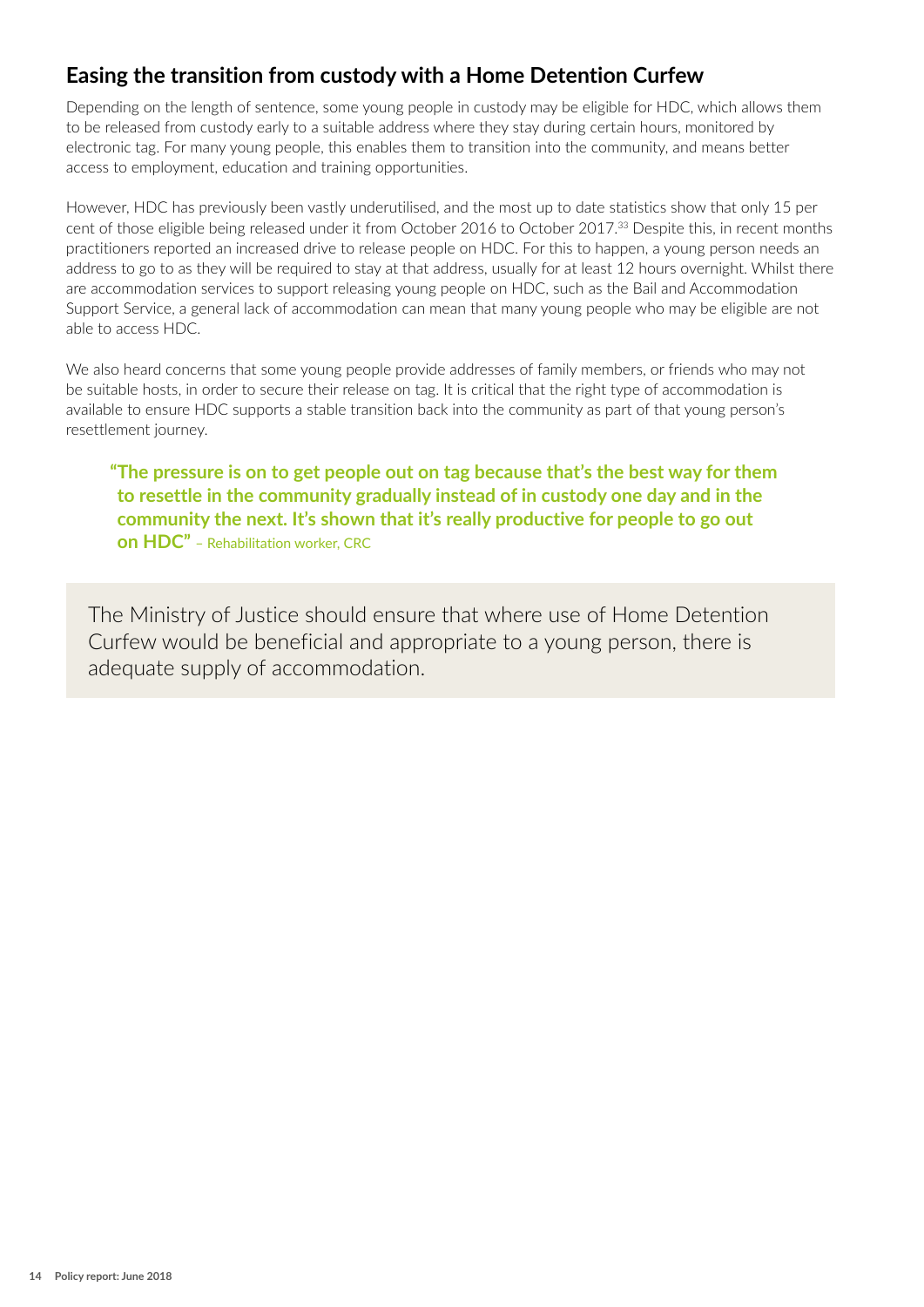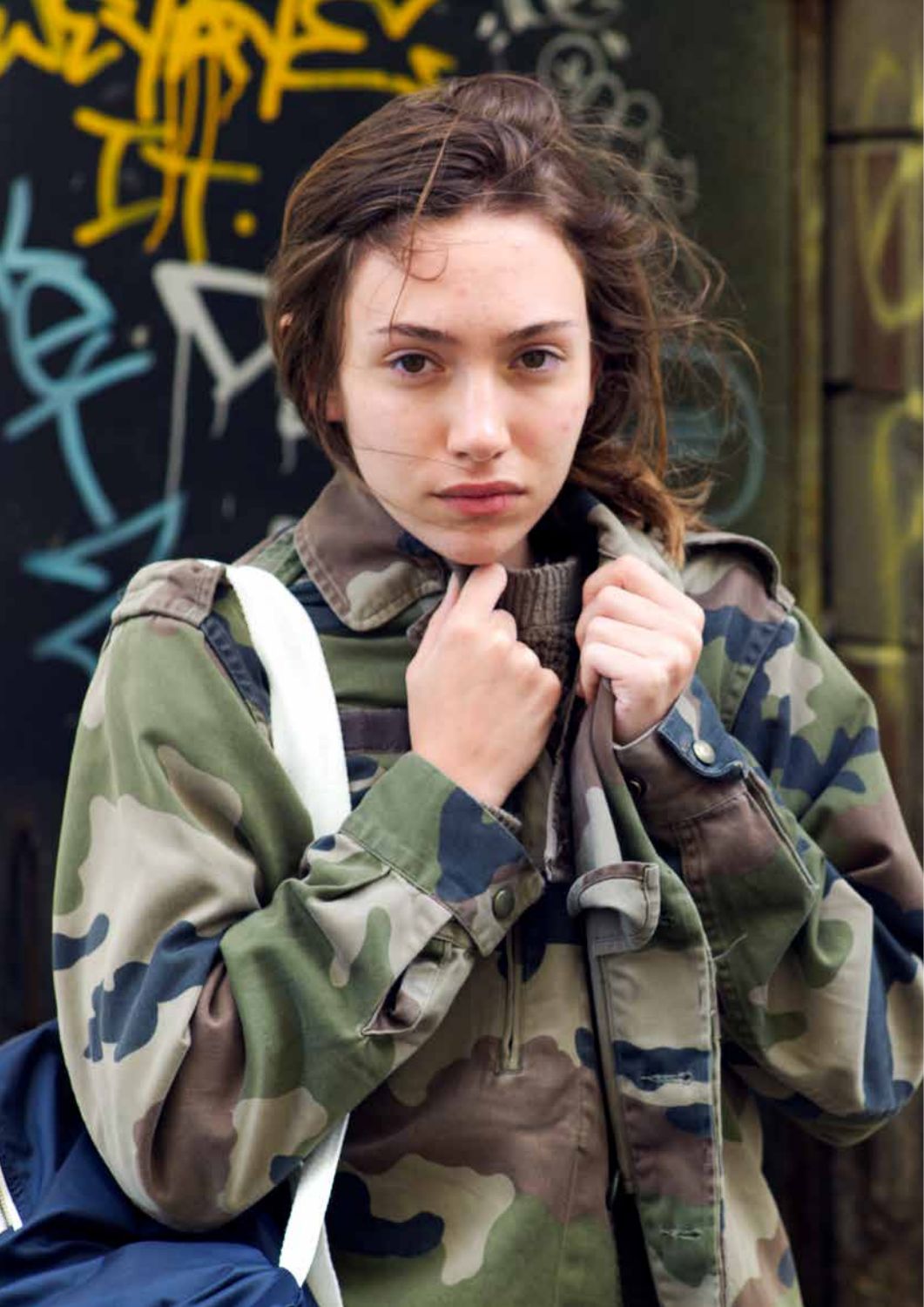**Young people leaving custody need access to a safe and stable home with an ongoing support network**

#### **Homelessness**

**"I was rough sleeping more or less. I was just knocking about. I did all-nighters in cars for one or two nights, here, there, going mate's houses. I was about for a little bit... being homeless can give you a kick back towards that direction [offending]. When you've got no money, you turn hungry"** – Jon

Analysis of Centrepoint service user data shows that 43 per cent of prison leavers had experience of sleeping rough, compared to 28 per cent of other vulnerable people they supported. This suggests that prison leavers are a group particularly likely to have slept rough. Those who leave custody and experience homelessness are incredibly vulnerable and some might make risky decisions to get a warm bed for the night.

#### **"I've got a young girl, she's 21 or 22 and the reason she's in custody is because she was homeless. She ended up staying with someone and they requested that she sell drugs as payment for her lodgings and then she got arrested and taken into custody"**  – Rehabilitation worker, CRC

Young people who leave custody and become homeless may have little choice but to rely on negative social networks, such as people they knew prior to prison who were also involved in criminal activity. They may be more

likely to reoffend to obtain money for food or to return to custody so that they have a roof over their head.

#### **"They say to us, 'I don't wanna sleep on a park bench, I don't wanna sleep in a tent, I don't wanna sleep in a sleeping bag. I'll do what I can to come back into custody. I've got a roof over my head and I'm fed and watered.' I get it. We would do the same thing, who would want to sleep out in the cold?"** - Rehabilitation worker, CRC

The local housing authority has responsibility for supporting those who are homeless or at risk of homelessness. Centrepoint estimates that 86,000 young people in the UK approached their local authority for help in 2016-17 because they were homeless or at risk of homelessness.<sup>34</sup> This research suggests that it has become common for a young person to have to wait until they have been released and then present as homeless before help could be sought.

#### **"You used to be able to do some actual preparation work, get all those forms filled in pre-release and say 'I've got this person coming out on this date'… [now it's] being told by the council you need to come out on the day of release, come up to the council building and present as homeless, and that's it, that's all you can do"**

#### – Engagement worker, charity

While work within the prison may begin three months prior to release to secure accommodation, practitioners expressed frustration that the local housing authorities are not always able to take this approach. They described how local authorities often want to complete an assessment in person, which is not possible while the young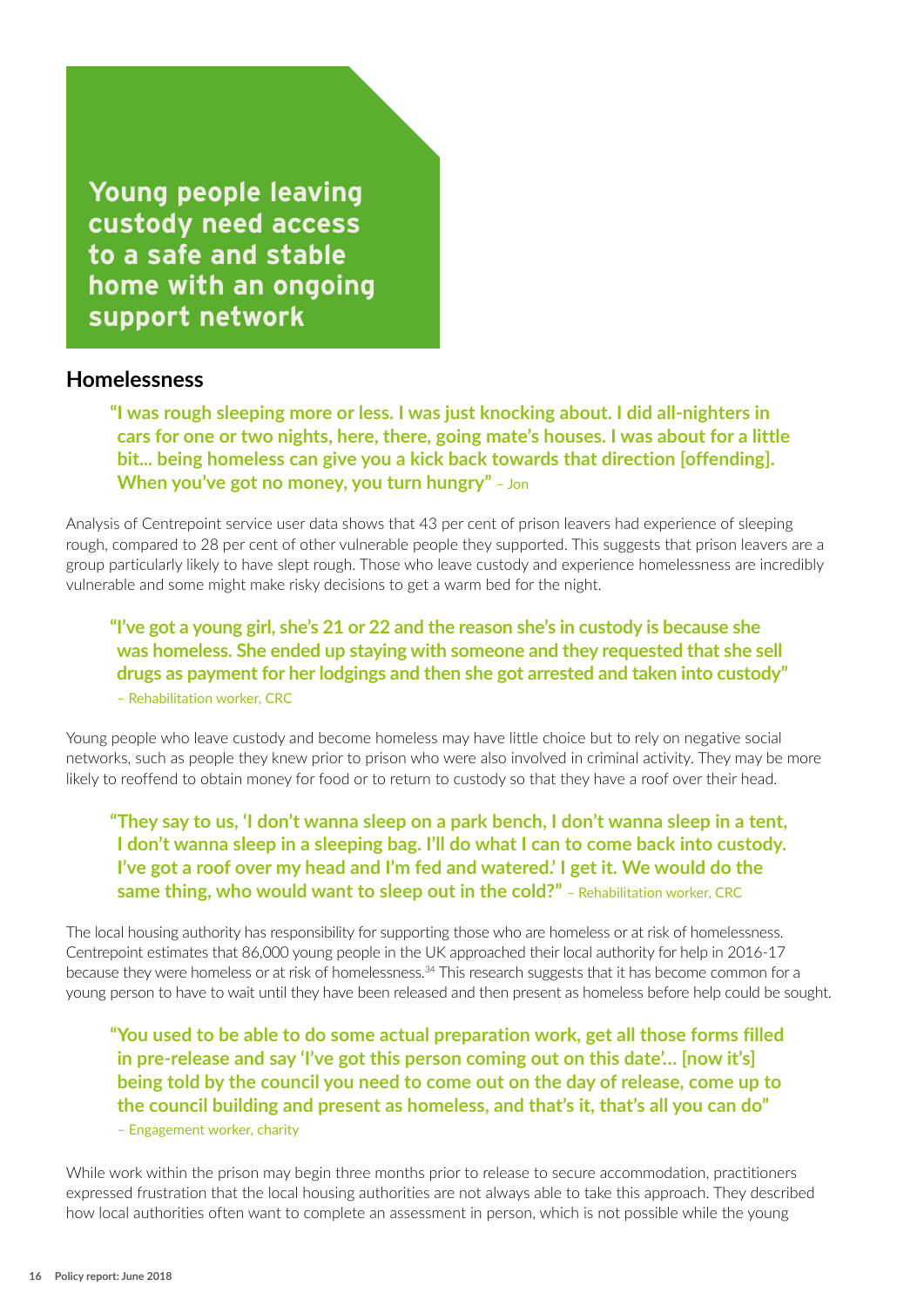person is in custody. It was also said to be difficult for local authorities to assign accommodation prior to release in case circumstances changed. Due to this uncertainty and the huge pressures on local authority housing teams, some young people are dealt with once they have reached crisis point and become homeless, not before.

A greater focus on prevention is central to the Homelessness Reduction Act and it is hoped that this will improve the support available to those preparing to leave custody. Guidance states that 'arrangements with prisons should ensure that the referral is made well in advance of the release date and that, with the individual's consent, appropriate information is supplied with the referral.<sup>'35</sup> Furthermore, the period within which a local authority should treat someone as threatened with homelessness and work to prevent this has been extended to 56 days, from 28. However, our research highlights that regardless of the period of time for considering the threat of homelessness some local authorities are struggling to effectively prevent homelessness for custody leavers.

Where homelessness has not been prevented, a young person will only receive the main homelessness duty if the local authority is satisfied that they are eligible for assistance, unintentionally homeless and also fall within a specified priority need group. Only then does the local authority have a duty to accommodate. Guidance stipulates that applicants may be deemed priority need because they are vulnerable as a result of being in prison; however, the research highlighted that custody leavers are very rarely deemed to be in priority need and that the interpretation of vulnerability has become narrower as pressure on local authorities and housing stock has increased.

#### **"To be given priority need you really have to have a serious mental health problem, but then you have to get the evidence into the council to then be deemed priority need"** – Reducing Reoffending worker, charity

One practitioner told us that an applicant would need a very serious mental health condition and would need to provide medical evidence to be accepted as priority need. Another described how a young person with schizophrenia was not accepted as in priority need and ended up attacking someone because he had not been receiving his medication. Both Nacro's Resettlement Advice Service and Centrepoint's national helpline receive calls from vulnerable custody leavers who been told they are not vulnerable enough to receive help. This includes people with chronic health issues, severe depression and significant learning disabilities.

Furthermore, practitioners described how young people are sometimes told they have made themselves intentionally homeless by committing a crime and receiving a custodial sentence. Being deemed intentionally homeless means they will not be entitled to assistance with accommodation.

#### **"The thing is with local authorities, they're saying that these guys have made themselves homeless by committing the crime. A lot of the guys in custody think they are higher priority, but then the council tell us they literally made themselves homeless by committing the crime and going into custody"** - Rehabilitation worker, CRC

We have also heard of examples of where local authorities have imposed blanket bans on providing accommodation for people leaving prison, as well as discharging a priority need by finding people intentionally homeless through a deliberate action or omission. The lack of stock has arguably led to a number of local authorities finding ways to discharge their duties in a chronic housing crisis.

The Ministry of Housing, Communities and Local Government and the Ministry of Justice must ensure relevant learning from the Homelessness Trailblazer pilots, including prison pre-release protocols, specific to young people leaving custody, is disseminated and embedded into local authority practice across England.

#### **Supported accommodation**

Many of the practitioners we interviewed suggested that supported accommodation is often a preferable option for young custody leavers. With the right support, they can build the foundations they need to live independently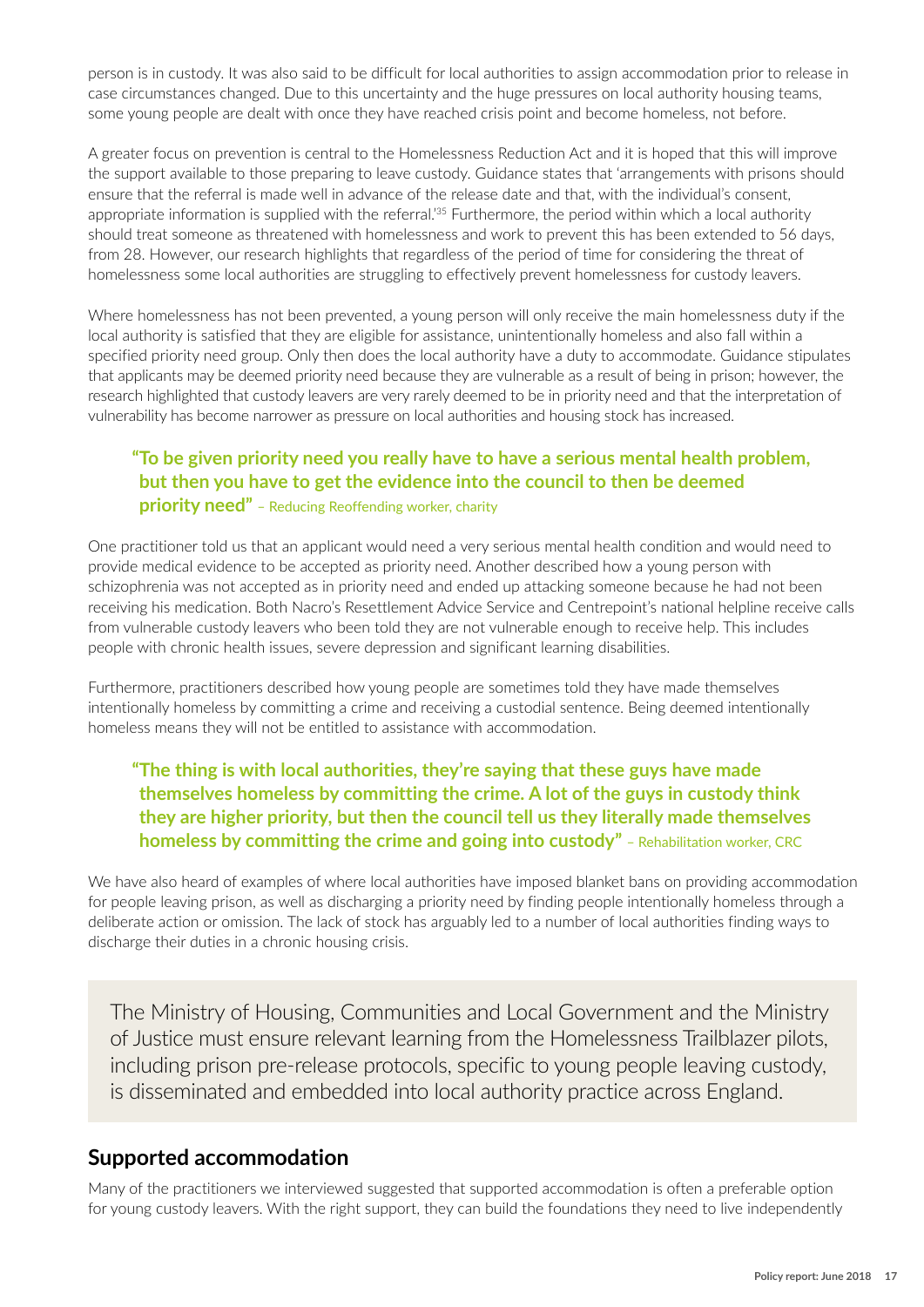including accessing work, learning independent living skills and addressing any health needs they may have. Centrepoint service user data shows that prison leavers are significantly more likely to have stayed in another hostel/ supported housing project prior to Centrepoint; 63 per cent of prison leavers had previously stayed in a hostel or supported housing, compared to 44 per cent of young people who haven't been in prison. This may suggest that young people who have experienced custody are more likely to move around multiple homelessness providers.

#### **"Supported accommodation, it depends on the nature of the offences. It's very difficult to house anybody with an arson conviction and it can be very difficult to house anyone with a sexual conviction"** - Housing manager, charity

The research highlighted that certain convictions can make it even harder for young people to access a place in supported accommodation. At the time of writing, the future of supported accommodation is unclear. The government is currently considering how this type of accommodation should be funded. The most recent proposal is to remove this type of accommodation from the welfare system, with bed spaces funded locally through a ring-fenced grant. There are concerns that the funding of this grant may not be guaranteed over the long term and that different providers, serving different vulnerable groups, may need to compete for this. This could have hugely negative consequences for young people over 21 who have not got a statutory entitlement to housing including custody leavers. Furthermore, if bed spaces are funded through grants rather than welfare entitlement, young people will not be able to demonstrate their ability to pay rent and effectively manage a tenancy. This lack of rental history will make it very difficult to move on from supported accommodation.

Crucially, more accurate data collection is needed to understand how many young people are in need of supported housing on release from custody. Currently, there are no nationally collated figures that indicate the volume of young adults leaving prison in need of some form of supported housing. This information should be collected and supply should then be based on this.

The Ministry of Housing, Communities and Local Government and the Ministry of Justice should work together to ensure funding for supported housing is directly linked to a national housing needs assessments of young people leaving custody.

The Ministry of Housing, Communities and Local Government and the Ministry of Justice should work together to collate and publish national data on the number of young adults leaving custody and their housing needs and outcomes.

#### **The private rented sector**

The private rented sector can be difficult to navigate for even the most financially secure young person. The practitioners interviewed explained that the majority of landlords are reluctant to rent to young custody leavers as they are perceived to be risky tenants. Many young people leaving custody will not have a deposit, a guarantor or money to cover the initial few months', which are often requirements when accessing a private rental property.

**"Not unless you've got a spare grand. All landlords generally want a month's rent upfront and a bond and they do reference checks, and these aren't just through lettings agencies, these are just private ones. They still want the same criteria. And they don't want DSS as well and that's the other problem for young people, 18-25s, they're not getting housing benefit now"** – Engagement worker, charity

In 2017, the government committed to bringing in legislation to ban letting fees paid by tenants, as well as a cap on security deposits. Whilst this will go some way to reducing the costs of private rented accommodation, the need to provide a deposit still creates a huge barrier for many young people.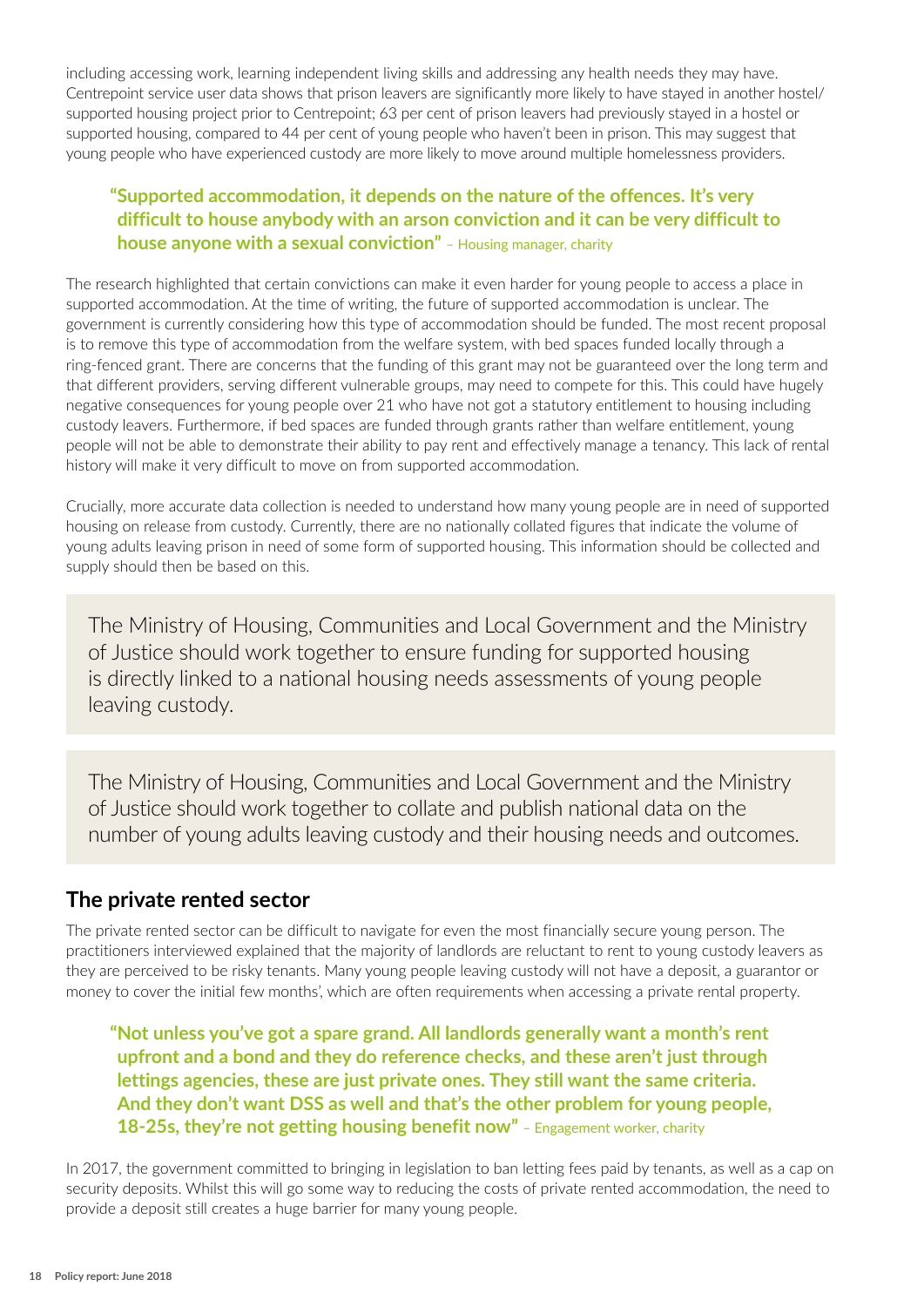#### **Good practice example:**

#### **Rent deposit schemes**

Centrepoint and Nacro both operate rent deposit schemes, which have opened up access to the private rented sector for the young people they support. Rent deposits schemes are not a new concept, however they vary in the way in which they operate and are funded:

#### *Centrepoint's rent deposit bond scheme: funded by private investment*

Centrepoint has been running a rent deposit bond scheme in the North East for 13 years, for homeless young people including custody leavers. Rather than Centrepoint providing a cash deposit, a certificate is given to the landlord which guarantees that Centrepoint will cover any costs normally covered by a deposit, such as damage to the property. The scheme has a failure rate of only six per cent and a contingency budget of around £3,000 per year to cover costs. As many young people have been living independently for some time when costs are incurred, they are often in employment and therefore in a position to repay Centrepoint. The scheme has enabled hundreds of young people to access the private rented sector who could not otherwise have done so. Landlords have reacted very positively to the scheme and are satisfied with the guarantee provided by Centrepoint.

#### *Nacro's rent deposit scheme: funded by Police and Crime Commissioners*

Police and Crime Commissioners (PCC) are becoming increasingly involved in preventing and relieving homelessness by investing in rent deposit schemes as a way of reducing reoffending, enabling people to access the private rented sector where they would not normally be able to. Nacro operates a PCC funded rent deposit/bond scheme in Bedfordshire and Kent to assist service users in accessing private rented housing. For some service users, this has been the difference between finding a home and sleeping on the streets.

#### **"Landlords definitely 100 per cent exclude not just young offenders, but offenders in general… As soon as I say 'probation' they say 'no thanks', they don't even ask or want to know, not willing to give them a chance at all"** – Planning and re-enablement co-ordinator, charity

Given the continued shortage of social housing, crucial work is needed to open up the private rented sector to young people leaving custody. Landlords must play a role in this, in understanding the support that young custody leavers need in order to make them viable tenants. Floating support has the potential to allay landlords' fears, if young people are supported by a dedicated key worker or mentor to maintain and manage their tenancy. The practitioners we interviewed explained how some young people simply need a little support while they develop independent living skills in a new tenancy, as perhaps they were in custody during those crucial years where most young people learn to live independently, often with the support of a family.

**"Something where we would be able to explain to [landlords] that actually this is a section of society that could be really beneficial to them... I've worked with plenty of people who have turned their lives around and I just want them to see those people that might make some landlords realise"** – Reducing reoffending worker, CRC

#### **Good practice example:**

#### **Nacro Homes Agency**

Nacro operates the Nacro Homes Agency (NHA), which intervenes in the private rented market to improve access to private rented accommodation for vulnerable people, including those leaving custody and who are entitled to exempt accommodation rent levels. Nacro works with individuals and families across the country providing access to stable, good quality housing. We do this through partnerships with local authorities, the National Probation Service and Community Rehabilitation Companies and Drug and Alcohol services. The NHA now provides services across the East Midlands, South Yorkshire, Staffordshire, Worcestershire, Essex, North West, Teesside.

Through the NHA, Nacro has been able to address some of these barriers, addressing landlords concerns about rent payment and standard of the property by underwriting these liabilities and providing the tenant with additional support. 63 per cent of all NHA residents move on their own tenancy or other safe and secure housing.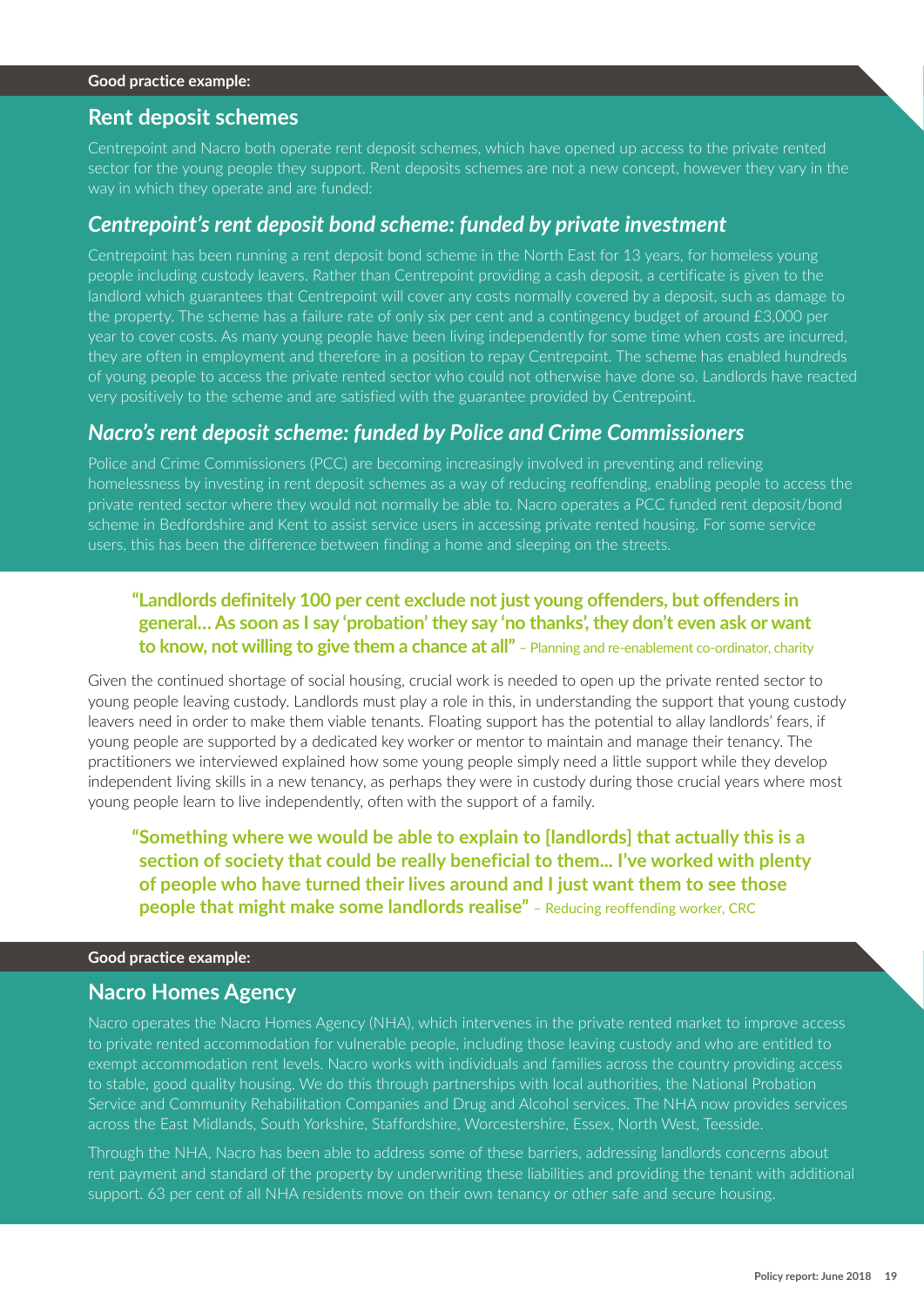The Ministry of Housing, Communities and Local Government and the Ministry of Justice should work together to guarantee deposits and rent for the first month for young adults leaving custody if going into private rented accommodation.

The Ministry of Housing, Communities and Local Government and Ministry of Justice should fund programmes across all prisons to educate all young people leaving custody on tenancy management as part of preparation for release and provide mentors to help young people sustain tenancies on release as well as helping to ally landlord fear.

The Ministry of Housing, Communities and Local Government and the Ministry of Justice should co-invest in the development and supply of innovative housing models for young custody leavers including through social investment.

#### **Returning home to family**

While the family can provide structural support in terms of a physical place to go back to, family and relationships also provide support guiding the shift towards a new identity, critical to resettlement. Research has suggested that maintaining positive links with family throughout custody can decrease the chances of reoffending.<sup>36</sup>

The professionals that we interviewed suggested that wherever possible, the best chance of accommodation was for the young person to live with family. Nacro data shows that, in one area, 42 per cent of young adults state that they will return to family after leaving custody.<sup>37</sup> For some young people leaving custody, this will be the best option if they have positive and supportive relationships with their family members and home is a safe and suitable option.

#### **"At the beginning you want to change the world and fix everything, but pretty soon you realise that's not going to happen. We have to think, what's plan b? Who can you go and stay with? Is there anybody you can stay with?"**

– Rehabilitation worker, CRC

However, we heard that moving back in with family is not always the most appropriate option for young people leaving custody. Some young people, including care leavers, may have suffered abuse or neglect at home or may not have a family home to go back to. Centrepoint client data shows that homeless young people who have been in custody are twice as likely (29 per cent compared to 15 per cent) to have been asked to leave home by their parents, than homeless young people who have not been in custody. This suggests that young people who leave custody and return home might be particularly at risk of homelessness.

**"When I came out I had no hostel to go to so I went straight home to my brother's. I lived with him for a bit but then I had to move out because I started having family problems. I became homeless"** – Liam

**"I preferred being arrested and spending a night in a cell than being at home with my mum"** – young people involved in Beyond Youth Custody consultation

Our evidence highlights that it should never be assumed that a family home is the best accommodation option for a young person, even if the other options seem scarce. In the context of a chronic lack of housing, many young people are likely to feel that this is their only choice. Homelessness guidance from MHCLG states "in most cases,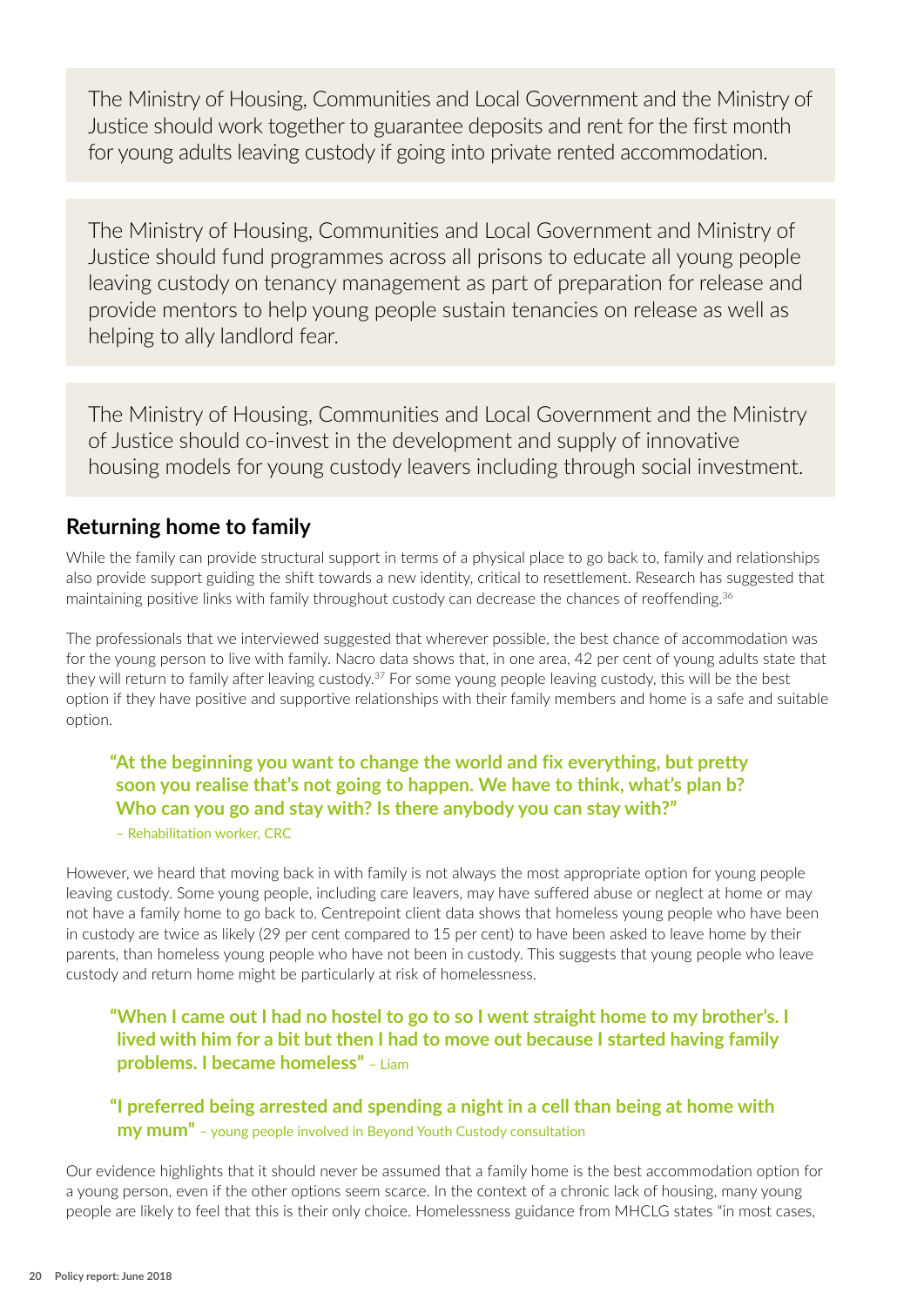but particularly with young people, contact should be made with family to try and support a return home (where safe to do so) if only on a temporary basis."<sup>38</sup> However, our research suggests that more should be done to assess whether a return home is in fact the right option and what could be done earlier on in custody to ensure the transition back to family is as smooth as it can be. The young person's family should be involved in their resettlement plans from the outset, even if it is unlikely they will be able to return home as they may still offer a vital support network to the young person upon release.<sup>39</sup>

Enabling release on temporary license (ROTL), more family visits and contact as well as access to support where breakdown has occurred are critical to ensuring a positive move back to the family home. There are a number of voluntary organisations working in this area, but some have referenced bureaucracy and resource as significantly hampering their ability to provide as much consistent support as is needed for individuals and their families throughout custody and into the community.40

# **Care leavers and custody**

All care leavers, despite time spent in custody, are entitled to receive:

- Priority need status until their 21st birthday, and therefore access to housing through the local housing authority.
- A pathway plan which identifies their needs and how they will be met, including the services, skills and actions needed for young people to successfully transition to independent living.
- Support from a Personal Advisor until they are 25 to support them as they transition to independence.

The research highlighted issues around young people entering the prison system while in care, but then receiving no care leaver support upon release, despite their entitlement to do so. However, we heard concerns from practitioners that the mechanisms are not in place to identify a care leaver and that some care leavers are fearful of disclosing this information within a court setting.

#### **"Before I went to prison I had a key worker, social worker, everything. But then I went to prison. That's all gone now"** – Cam

The Ministry of Justice should ensure that alongside the implementation and funding of the Farmer Review recommendations, early family support is in place where identified as appropriate for a young person to return home including a focus on building and maintaining positive relationships while in custody and access to release on temporary licence (ROTL).

Her Majesty's Prison and Probation Service should amend Basic Custody Screening Tools to ensure that where the young person has identified they will return to family on discharge, specific questions focus on the suitability of this and flag a need for targeted support throughout custody.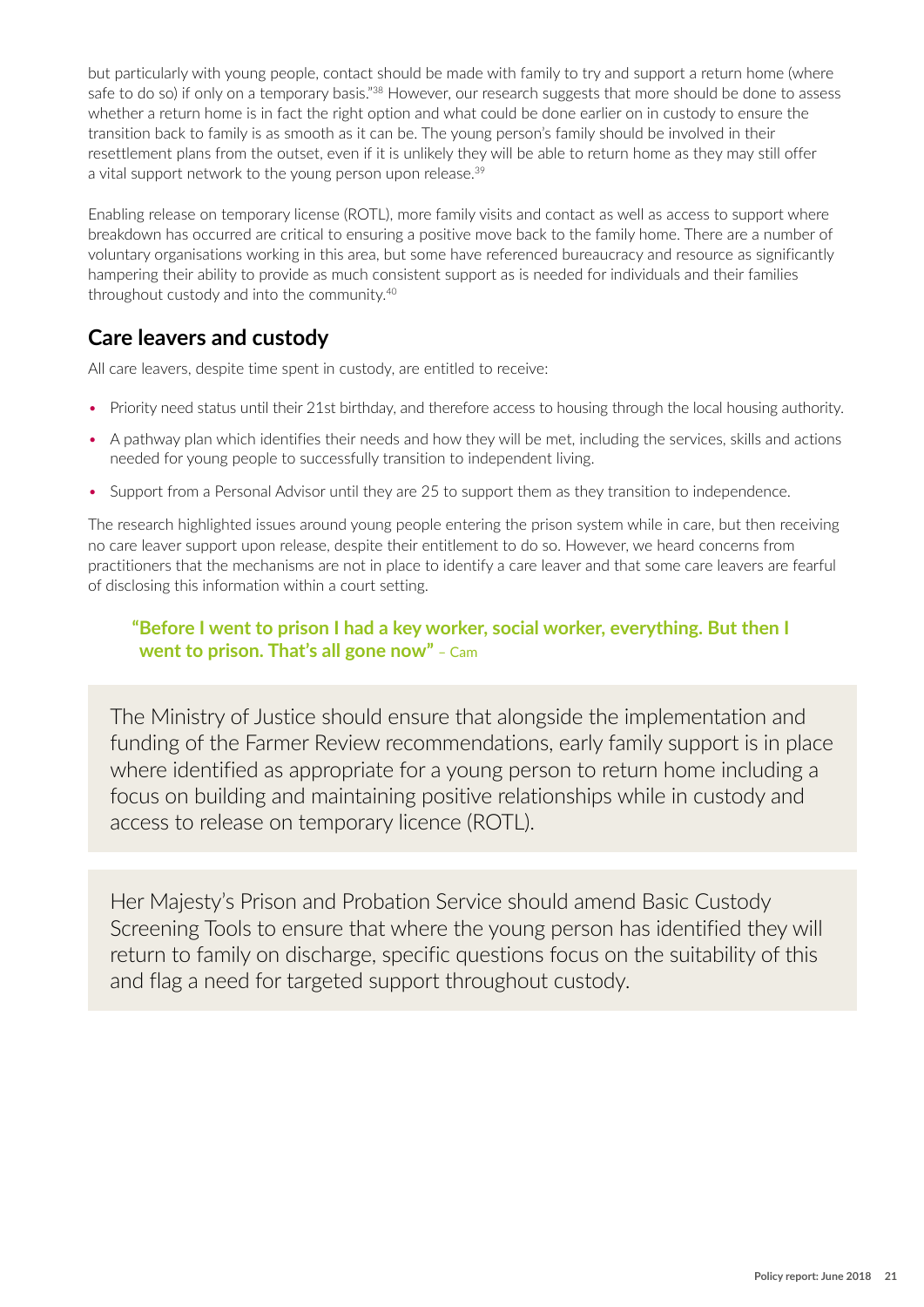

To access and sustain accommodation young people need a stable income. While some custody leavers might have employment lined up as part of through the gate support, many may need to claim Universal Credit until they find their feet.

### **Financial security through the welfare system**

Throughout interviews with young people there was a very clear message: the benefit system is complex. Upon leaving custody young people may not know what to apply for and how to do so.

#### **"From the start [of claiming benefits] it was hard… it's a headache because obviously I've been sat in jail for two a half years. So to come out, there's this system and that system. It's too new; it plays with your head"** – Jon

A prisoner can retain their housing benefit if they are due to be released within 13 weeks, and continue to receive the housing element of Universal Credit for six months if they are already claiming. However, this will not apply to those with longer sentences or those who were living at home with family prior to prison.

Completing a new Universal Credit claim within prison is challenging as claims must be made online and access to the internet or a Jobcentre Plus work coach was seen as inconsistent and often not available. Prisoners are also unlikely to have access to the personal documentation needed for their claim. Care leavers are able to make an advance claim to Universal Credit; while the claim cannot be submitted until they are 18, they attend a pre-claim interview and have paperwork checked in advance so that upon turning 18, their claim is immediately submitted. A similar system could work for those leaving custody, enabling them to prepare their application ready to submit upon release.

Claimants can face up to a five week wait for their first Universal Credit payment. Claimants can apply for an advance payment to be paid back over a period of up to 12 months; however this debt reduces the monthly payments a young person receives which they may struggle to manage. Young people also flagged administrative issues with their Universal Credit housing payment not going to their landlord, which also pushes them into arrears:

#### **"Money is missing from Universal Credit, it's affecting my housing. £400-£500 rent hasn't been paid. Now they are taking £31 a month from my allowance to repay it, so my allowance comes down. I've got less money. It's not enough at all"** – Dan

Complexities around claiming Universal Credit means clear information and guidance for both practitioners and individuals is critical. We heard an example from an organisation working with a 24 year old custody leaver presenting at a local authority and being told he wasn't able to access housing support because he wasn't registered for Universal Credit, however as he didn't have an address, he couldn't register for Universal Credit.<sup>41</sup> Further, the time that a young adult is released is also critical – Friday releases, or late in the afternoon makes presenting at a local housing authority or Jobcentre Plus impossible.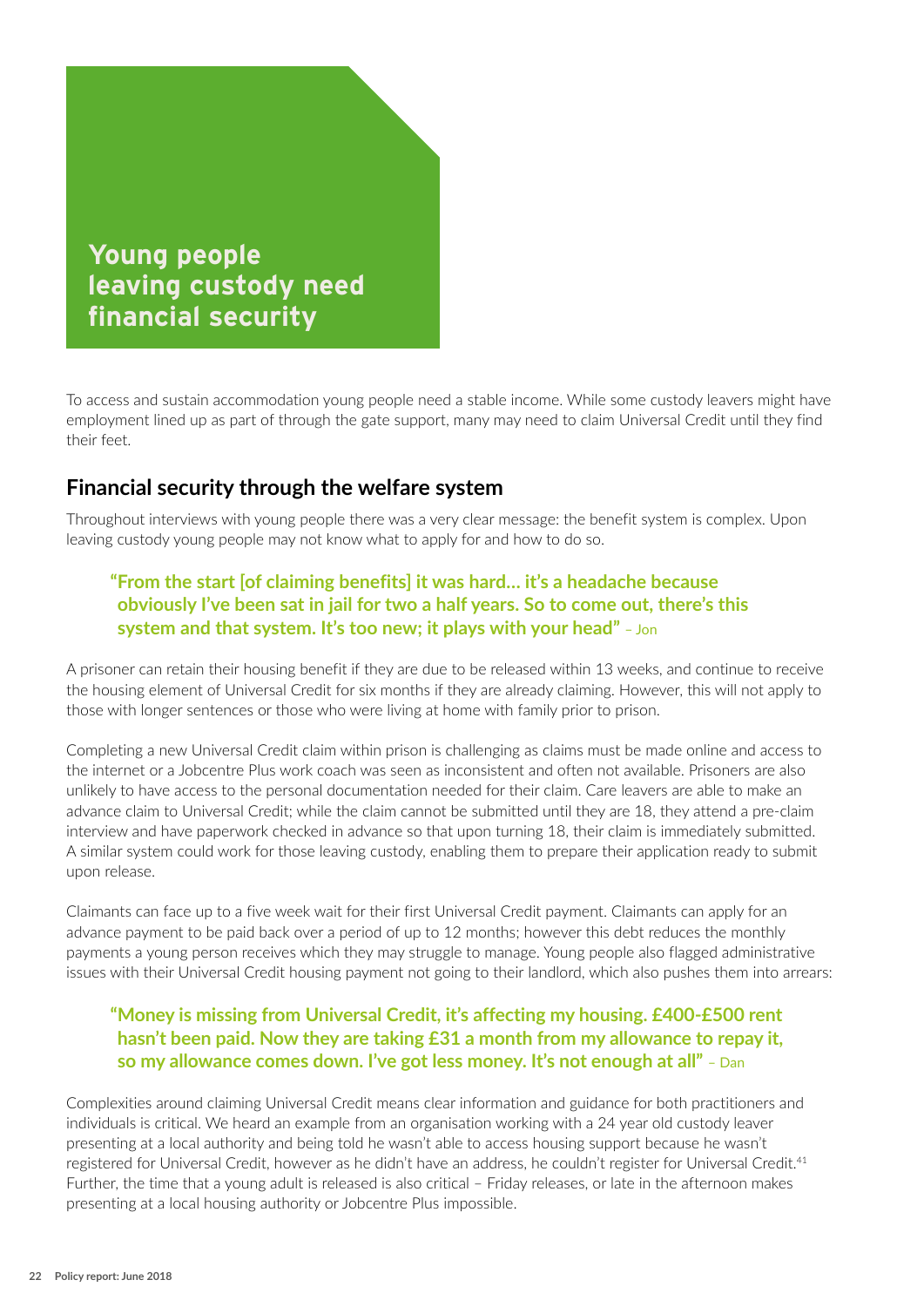The Department for Work and Pensions should facilitate advance claims to Universal Credit for those preparing to leave custody, whether this is online or via a paper form, so that custody leavers can prepare their benefit claim prior to release and then submit it immediately upon release.

The Ministry of Justice should provide a funding mechanism so that where young people have claimed an advance payment, it is not deducted from future Universal Credit payments.

Her Majesty's Prison and Probation Service should plan releases of young people so they are not released on a Friday/at a time of the day when they will not be able to present at a local housing authority or the JobCentre Plus.

Local housing authorities should ensure that advice and information developed for custody leavers (as per the Homelessness Reduction Act) includes information about emergency financial support, such as hardship payments.

### **Lower levels of benefit entitlement for young people**

Young people are entitled to a lower rate of benefit than their older peers, despite the cost of living not being any lower, therefore financially disadvantaging young people.

| Universal Credit basic allowance                          | Single claimant under 25:<br>£251.77 per month                                                                                                                                                  | Single claimant aged 25 or over:<br>£317.82 per month |
|-----------------------------------------------------------|-------------------------------------------------------------------------------------------------------------------------------------------------------------------------------------------------|-------------------------------------------------------|
|                                                           |                                                                                                                                                                                                 |                                                       |
| Housing entitlement as per the<br>Local Housing Allowance | Single claimant under 35:                                                                                                                                                                       | Age 35 and over:                                      |
|                                                           | Entitled to the lower shared<br>accommodation rate                                                                                                                                              | Entitled to the higher one<br>bedroom rate            |
|                                                           | E.g. £45 per week in Sunderland                                                                                                                                                                 | E.g. £88 per week in Sunderland                       |
|                                                           | Exemptions: the shared accommodation rate will not apply if you are 25<br>or over and have lived in a homeless hostel for at least three months or<br>are a former prisoner managed under MAPPA |                                                       |

For young people looking to access the private rented sector, the Local Housing Allowance (LHA) is used to calculate how much housing support they are entitled to. It is set at the 30th percentile on a list of rents in the broad market area, though in reality it does not even meet this level as it has been frozen since 2016. For their housing costs, young people under 35 will only be entitled to the shared accommodation rate of housing support. In areas with a competitive housing market, this will make it difficult to access housing. It may also not be suitable for a young person leaving custody to live in shared accommodation as it may not support the shift in identity needed to desist from future criminal behaviour. Despite this, only young people released on MAPPA are exempt from the shared accommodation rate once they turn 25, while other custody leavers will remain on the lower rate of benefit.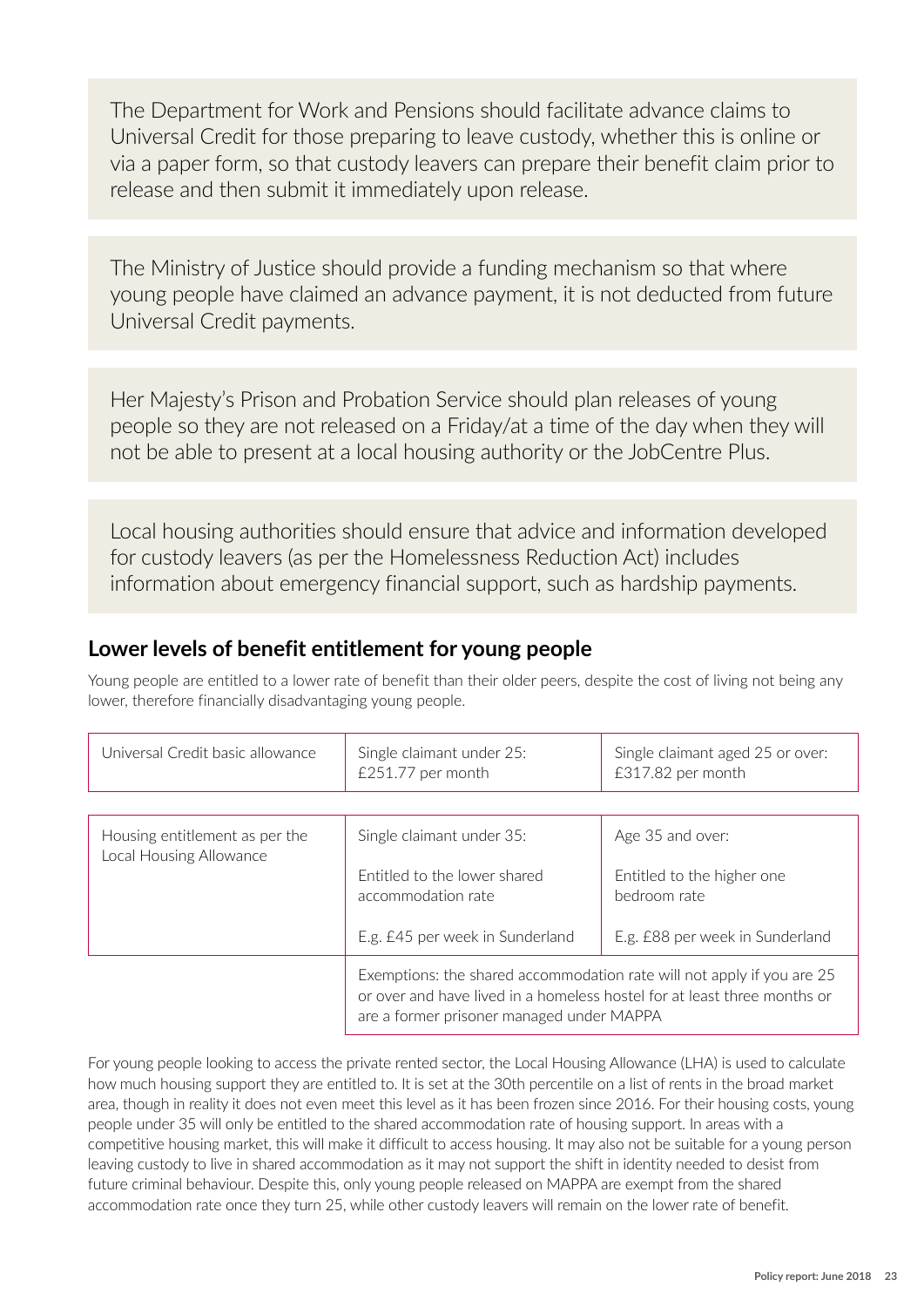The Department for Work and Pensions should exempt all custody leavers under 25 from the shared accommodation rate of the local housing allowance to increase their ability to access a private rented tenancy.

#### **Financial support from the prison estate**

The amount of money someone receives when they leave prison, commonly referred to as the discharge grant, has remained at £46 for over 15 years. For many people leaving prison even with accommodation, it provides very little in the way of financial support for someone who has to wait up to five weeks to receive benefits or if they are going into employment, to cover the period of time before they receive any income. This might need to cover essential items such as food, toiletries and clothing.

The Ministry of Justice should increase the discharge grant in line with inflation.

# **Financial security through employment**

#### **"Definitely getting a job is the most important, you need money. I went to jail because I needed to make money"** – Aaron

Both young people and practitioners highlighted the importance of financial stability through employment as a means of preventing reoffending and ensuring accommodation is sustainable in the longer term. Centrepoint data shows that homeless young people who have been in prison are significantly more likely to be unemployed than the wider youth homeless cohort; 55 per cent were jobseekers compared to 36 per cent of their Centrepoint peers. Furthermore, only seven per cent of custody leavers were studying full time, compared to 23 per cent of the Centrepoint population that had not been in custody.42

Within prisons, a range of different providers offer employment and skills courses. A Work and Pensions Select Committee inquiry found that provision is "fragmented, duplicated and difficult to navigate".43 The prospect of employment is essential in terms of giving a custody leaver a chance at stable housing but also a sense of selfworth and ambition for the future. There is no one person solely responsible for a prisoner's employment, though there is an expectation on organisations working in CRCs to work with prisoners to achieve employment or signpost them to opportunities.<sup>44</sup> Where Jobcentre Plus work coaches exist, current provision is inconsistent and even where work readiness training does exist, it does not necessarily match the employment opportunities in the community. The closure of the Careers Advice service in prisons further decreases the support available to young people to find employment.

During our research, we heard about the value of innovative through the gate employment opportunities in providing young people with work. This enables young people to prepare for a specific role by offering training while still in prison, with a job opportunity available upon release.

#### **"People who have jobs in the community who go out to work do far better when they're released. That job often continues once they're released as well. They know the uniform they put on, they know what to do when they're there when everything else is new"** – Rehabilitation worker, CRC

Some young people may be released on temporary licence (ROTL) in order to start working before release. This is essential in offering a sense of continuity and stability as young people leave custody and allows young people to demonstrate that they have an income to potential landlords.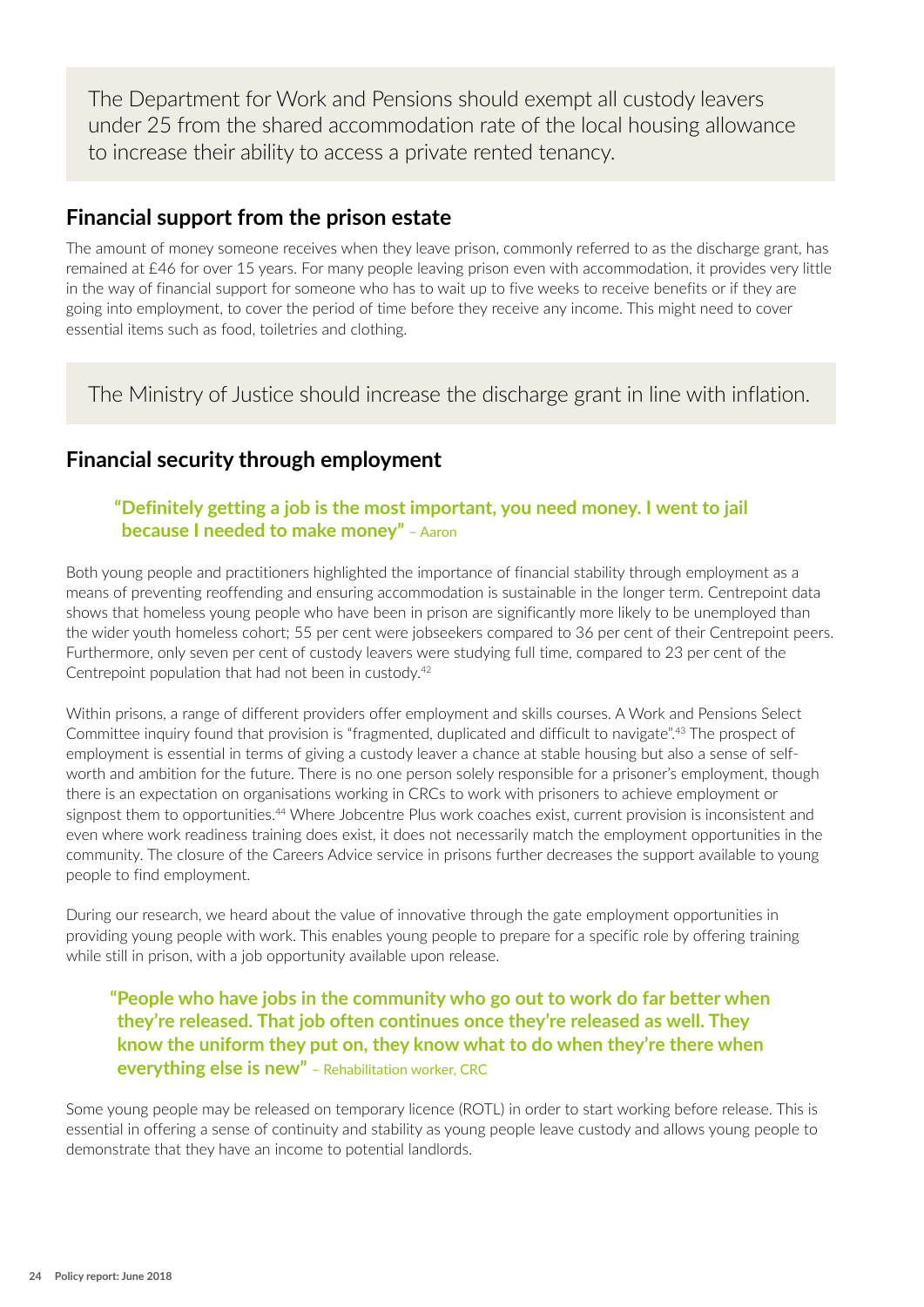#### **Redemption Roasters**

Based in HMYOI Aylesbury, Redemption Roasters run an industrial-scale coffee roastery and barista academy aimed at teaching young offenders state of the art coffee skills. Ex-offenders are 50 per cent less likely to reoffend if they have skills and a job on release. Therefore and as part of Redemption Roaster's mission to help young offenders successfully reintegrate into society, they train them in professional roasting and competition-level barista skills. On release, 'graduates' are hired in one of Redemption's central London shops or referred to a growing number of specialty coffee wholesale customers.

**"Redemption Roasters set up a roaster within the prison. They're a wholesale company. And so we used to roast the beans in the prison, package them, deliver them, label them. We did all the packaging ourselves. On top of that we worked in a shop. They put you through a two-week training course and show you more than the basics. You learn the science behind it.** 

**After those two weeks they give you further training in the more practical side of it. Once you've done that for about three to four months, they will train you in the roasting side of things which is far more complex and complicated. I was trying to figure out what the hell I was going to do. They trained me and two weeks after my training they offered me a job. The day after I got released I went straight to work."** 

**"If it wasn't for my job, I would be screwed in every possible way. I had no plans, no future, no nothing. I wouldn't even have had money enough to visit my family."** – Ali

Further, for young people who leave custody without a job, a criminal record continues to be a key barrier to employment, education and housing. An overly complex system of criminal record disclosure means that individuals often over disclose where employers and landlords are not clear about what they can and cannot legally ask applicants. This complex system is challenging not only for the individual but the practitioners working with young people.

Nacro works directly with employers and individuals through its Resettlement Advice Service to provide accredited information, advice, guidance and legal advocacy support to individuals affected by a criminal record in various areas of their lives through a free confidential national helpline and our website; as well as offering advice on accessing education and employment. However, criminal records continue to pose a significant barrier to many young people who want to move their futures forward.

**"When it comes to getting jobs, it's very hard to get a job, especially needing a DBS check. The only jobs I can get - government say I have to get a legit job and get off benefits - but you get refused all jobs. I can only get behind the scenes jobs, cash in hand. That's illegal but it's all I get offered"** – Jon

The Ministry of Justice should commission a fundamental review and reform the overly complex criminal records regime.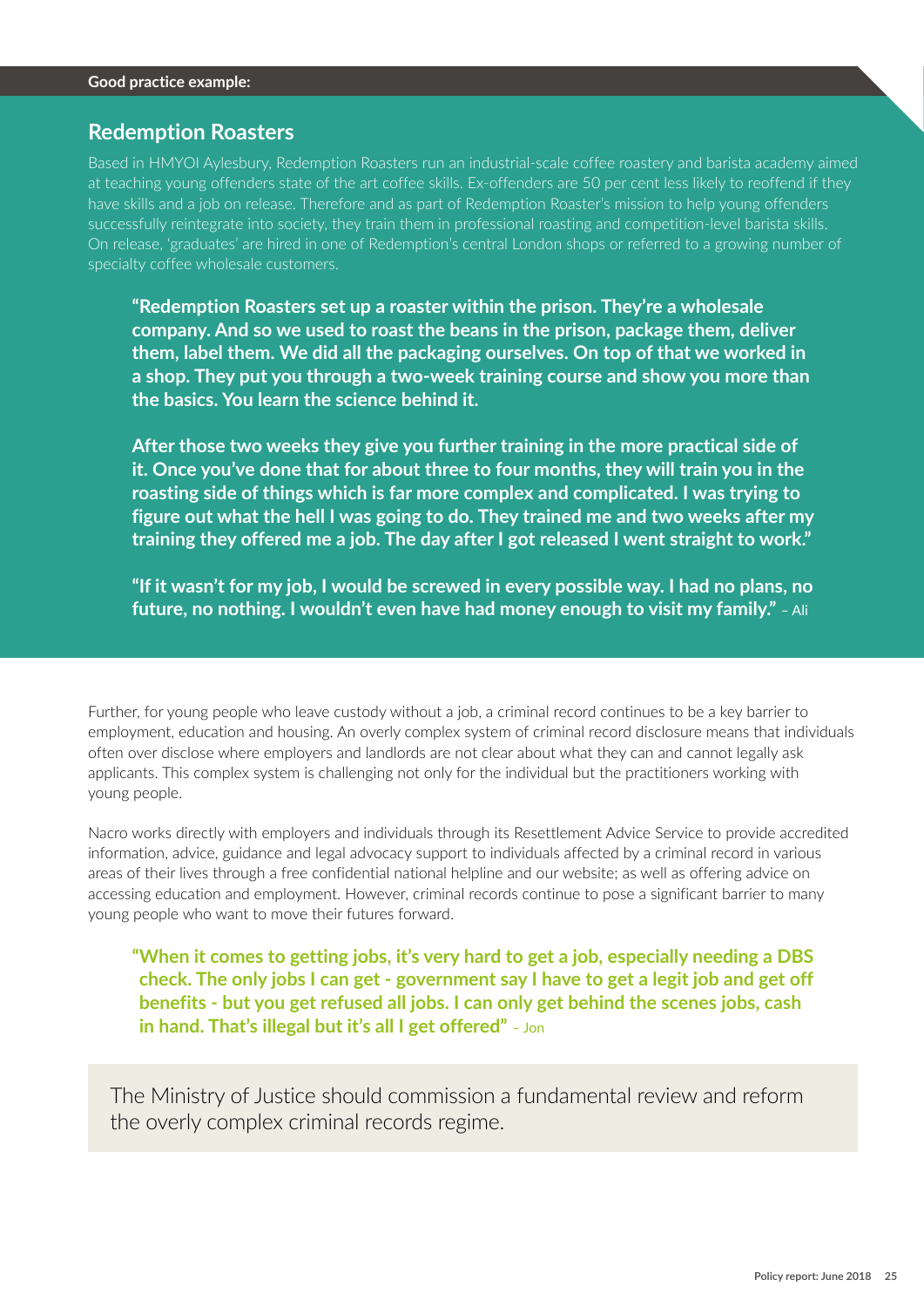# **Conclusion**

Identifying safe and sustainable accommodation is critical to effective resettlement and provides a crucial building block towards supporting young people to desist from criminal behaviour. However, young adult custody leavers in particular currently face a wide range of challenges in accessing and sustaining accommodation. The growing body of research around adopting a distinct approach to young adults in the criminal justice system, coupled with high reoffending rates highlights the challenges in effective resettlement for this group. Appropriate housing plays a key role in this.

Based on our work at Nacro and Centrepoint, we know that young people leaving custody can turn their lives around with the right support. Young people need to have access to support from a range of agencies, however, at present there is lack of targeted resource and co-ordination of services both at a local and national level.

Our research suggests that structures are not in place for young people to get the support they need while in custody to prepare for release, leaving them to navigate a complex housing and welfare system alone. In some circumstances, they may be forced to return home even if it is not a suitable environment. At worst, they might find themselves homeless and at risk. Pressures across the system limit the support that practitioners are able to put in place, meaning that young people have to wait until crisis point before getting help. Current local authority practices can further exacerbate the issue; with some young people being deemed intentionally homeless because of the crime they committed. This restricts their ability to turn their lives around and desist from crime.

We hope that the Homelessness Reduction Act will address some of the problems we found in our work, however a national, cross departmental approach is needed to unblock the current barriers to accessing suitable housing for young adults leaving custody. We have put together a set of practical recommendations to support such an approach to this. Some of these recommendations build on work already being done in some areas while others require a stronger push from government to ensure that structural barriers are removed, to ensure every young adult leaving custody can gain better access to housing on release.

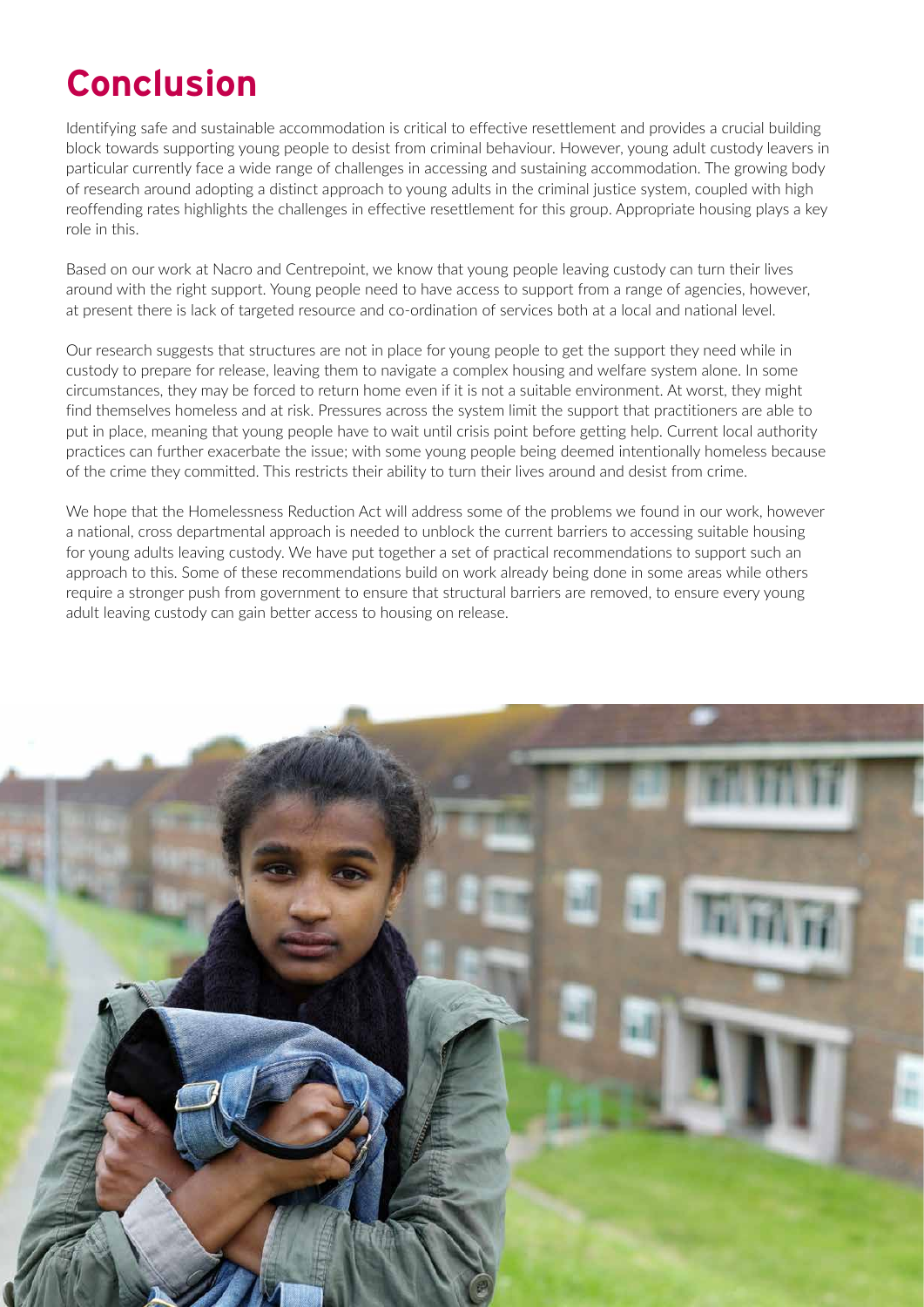### **Endnotes**

- 1. HM Inspectorate of Prisons (2014) *A joint thematic review by HM Inspectorate of Prisons, HM Inspectorate of Probation and Ofsted: Resettlement provision for adult offenders: Accommodation and education, training and employment,* p35. Available at: https://www.justiceinspectorates.gov.uk/cjji/wp-content/ uploads/sites/2/2014/09/Resettlement-thematic-for-print-Sept-2014.pdf
- 2. Ministry of Justice (2017) Offender Management Statistics Quarterly: Annual prison population 2017, Table A1.7. Available at: https://www.gov. uk/government/statistics/offender-management-statistics-quarterlyjanuary-to-march-2017
- 3. Ministry of Justice (2017) Offender Management Statistics: Prison Population: 30 September 2017, Table 1.3. Available at: https://data.gov.uk/ dataset/offender-management-statistics/resource/2366bff8-5d54-4e27 bf41-b48b173cf95e
- 4. Ministry of Justice Proven Reoffending Statistics Quarterly Bulletin January 2016 to March 2016, p6. Available at: https://assets.publishing.service.gov. uk/government/uploads/system/uploads/attachment\_data/file/676431/ proven-reoffending-bulletin-jan16-mar16.pdf
- 5. Mayor's Office for Policing and Crime, Ministry of Justice and London Councils (2018) *Working Towards a Justice Devolution for London,* p.8. Available at: https://www.london.gov.uk/sites/default/files/london\_justice\_ mou\_final.pdf
- 6. Costs per place and costs per prisoner by individual prison, MoJ information release https://assets.publishing.service.gov.uk/government/uploads/ system/uploads/attachment\_data/file/653972/costs-per-place-perprisoner-2016-2017-summary.pdf
- 7. Speech by David Lidington (2017) Reform event. Available at: http://www. reform.uk/publication/delivering-safer-and-more-secure-prisons-the-rootsto-rehabilitation/
- 8. The Transition to Adulthood Alliance (2016) *Young Adult Manifesto*, p.10. Available at: https://www.t2a.org.uk/wp-content/uploads/2016/02/ T2A-Young Adult Manifesto.pdf
- 9. Prior, D et al (2011) *Maturity, young adults and criminal justice: a literature review*, p.7. Available at: https://www.t2a.org.uk/wp-content/uploads/2016/ 02/Birmingham-University-Maturity-final-literature-review-report.pdf
- 10. The Transition to Adulthood Alliance (2005) *Lost in Transition*, p.9. Available at: https://www.t2a.org.uk/wp-content/uploads/2016/02/Lost-in-Transition.pdf
- 11. Prison Reform Trust (2017) Bromley Briefings Prison Factfile, p.22. Available at: http://www.prisonreformtrust.org.uk/Portals/0/Documents/Bromley%20 Briefings/Autumn%202017%20factfile.pdf
- 12. Government Response to the Justice Committee's Seventh Report of Session 2016–17: *The treatment of young adults in the criminal justice system,* (2017), p.7. Available at: www.parliament.uk/documents/commonscommittees/Justice/treatment-of-young-adults-govt-response.pdf
- 13. Letter from Dr. Phillip Lee MP to Bob Neill MP, Chair of the Justice Select Committee (2018) Available at: www.parliament.uk/documents/commonscommittees/Justice/correspondence/Dr-Lee-Young-adults-youth-custodialestate.pdf
- 14. The Transition to Adulthood Alliance (2013) *Going for Gold*, p.6. Available at: www.t2a.org.uk/wp-content/uploads/2016/02/Clinks-Going-for-Gold-2013.pdf
- 15. Mayor's Office for Policing and Crime, Ministry of Justice and London Councils (2018) *Working Towards a Justice Devolution for London,* p.8. Available at: https://www.london.gov.uk/sites/default/files/london\_justice\_mou\_final.pdf
- 16. Ministry of Justice (2018) Offender Management Statistics Bulletin, England and Wales. Available at: https://assets.publishing.service.gov.uk/government/ uploads/system/uploads/attachment\_data/file/702297/omsq-q4-2017.pdf
- 17. Ministry of Justice (2017) Prison Population Projections 2017 to 2022, England and Wales. Available at: https://www.gov.uk/government/uploads/ system/uploads/attachment\_data/file/639801/prison-populationprojections-2017-2022.pdf
- 18. Ministry of Justice (2017) Safety in custody statistics bulletin July 2017. Available at: https://assets.publishing.service.gov.uk/government/uploads/ system/uploads/attachment\_data/file/632625/safety-in-custody-quarterlybulletin-mar-2017.pdf
- 19. HMI Probation and HMI Prisons (2016) *An Inspection of Through the Gate Resettlement Services for Short-Term Prisoners*, p. 7. Available at: https://www. justiceinspectorates.gov.uk/cjji/wp-content/uploads/sites/2/2016/09/ Through-the-Gate.pdf
- 20. Ministry of Justice (2018) Offender Management statistics quarterly: July to September 2017, Table 2.5a. Available at: www.gov.uk/government/ statistics/offender-management-statistics-quarterly-july-to-september-2017
- 21. Ministry of Justice (2018) Offender Management statistics quarterly: July to September 2017, Table 5.2. Available at: www.gov.uk/government/ statistics/offender-management-statistics-quarterly-july-to-september-2017
- 22. Hazel, N., Goodfellow, P., Liddle, M., Bateman, T., and Pitts, J (2017) *Now all I care about is my future: Framework for the effective resettlement of young people leaving custody*. London: Beyond Youth Custody, p.5. Available at:

http://www.beyondyouthcustody.net/wp-content/uploads/Now-all-I-careabout-is-my-future-Supporting-the-shift-a-summary.pdf

- 23. The Social Exclusion Unit (2002) *Reducing Reoffending by ex-prisoners*, p.94. Available at: www.bristol.ac.uk/poverty/downloads/keyofficialdocuments/ Reducing%20Reoffending.pdf
- 24. Independent Monitoring Board (2017) *Annual report of HMP Thameside 2016 – 2017*, p.13. Available at: https://s3-eu-west-2.amazonaws.com/imb-prodstorage-1ocod6bqky0vo/uploads/2017/08/Thameside-2016-17.pdf
- 25. Speech by David Lidington, (2017) Reform event. Available at: http://www. reform.uk/publication/delivering-safer-and-more-secure-prisons-the-rootsto-rehabilitation/
- 26. National Offender Management Service (2015) Sentence Planning. Available at: www.justice.gov.uk/downloads/offenders/psipso/psi-2014/psi-19-2014 ai-14-2014-pi-13-2014-sentence-planning.pdf
- 27. Hazel, N., Goodfellow, P., Liddle, M., Bateman, T., and Pitts, J (2017) *Now all I care about is my future: Framework for the effective resettlement of young people leaving custody*. London: Beyond Youth Custody, p.11-13. Available at: http://www.beyondyouthcustody.net/wp-content/uploads/Now-all-Icare-about-is-my-future-Supporting-the-shift-a-summary.pdf
- 28. St Basil's (2017) *The Youth Justice Accommodation Pathway*. Available at: www. stbasils.org.uk/files/2017-11-47/YouthJusticeAccommodation Pathway.pdf
- 29. Nacro (2017) Written evidence to the Justice Select Committee enquiry on Transforming Rehabilitation. Available at: http://data.parliament.uk/ writtenevidence/committeeevidence.svc/evidencedocument/justicecommittee/transforming-rehabilitation/written/73965.html
- 30. Hazel, N., Goodfellow, P., Liddle, M., Bateman, T., and Pitts, J (2017) *Now all I care about is my future: Framework for the effective resettlement of young people leaving custody*. London: Beyond Youth Custody, p.11-13. Available at: http://www.beyondyouthcustody.net/wp-content/uploads/Now-all-Icare-about-is-my-future-Supporting-the-shift-a-summary.pdf
- 31. Redgrave, H (2017) *Why are community sentences going out of fashion?* The New Statesman (online). Available at: https://www.newstatesman.com/ politics/uk/2017/05/why-are-community-sentences-going-out-fashion
- 32. The Howard League for Penal Reform and The Transition to Adulthood Alliance (2017) *Judging Maturity*, p.2.1. Available at: https://www.t2a.org.uk/ wp-content/uploads/2017/07/JudgingMaturity.HowardLeague.pdf
- 33. Ministry of Justice (2018) Offender Management statistics quarterly: October to December 2017, Table 3.4. Available at: https://www.gov.uk/ government/statistics/offender-management-statistics-quarterly-octoberto-december-2017
- 34. Centrepoint (2018) *More than a number: the scale of youth homelessness in the UK,* p.5. Available at: https://centrepoint.org.uk/media/2396/more-thana-number-the-scale-of-youth-homelessness.pdf
- 35. Ministry of Housing, Communities and Local Government (2018) Homelessness Code of Guidance for Local Authorities, p.36. Available at: https://assets.publishing.service.gov.uk/media/5a969da940f0b67aa5087b93 /Homelessness\_code\_of\_guidance.pdf
- 36. Hazel, N., Goodfellow, P., Wright, S., Lockwood, K., McAteer, L., Francis, V. and Wilkinson, S. (2016). *The role of family support in resettlement: a practitioner's guide. London: Beyond Youth Custody*, p.2. Available at: http:// www.beyondyouthcustody.net/wp-content/uploads/The-role-of-familysupport-in-resettlement-a-practitioners-guide.pdf
- 37. Based on Nacro CRC data
- 38. Ministry of Housing, Communities and Local Government (2018) Homelessness Code of Guidance for Local Authorities, p.174. Available at: https://assets.publishing.service.gov.uk/media/5a969da940f0b67aa5087b93/ Homelessness\_code\_of\_guidance.pdf
- 39. St. Basil's (2017) *Youth Justice Accommodation Pathway*, p.16. Available at: http://www.stbasils.org.uk/files/2017-11-47/ YouthJusticeAccommodationPathway.pdf
- 40. Pact Futures (2017) Written evidence to the Justice Select Committee on Transforming rehabilitation. Available at: http://data.parliament.uk/ writtenevidence/committeeevidence.svc/evidencedocument/justicecommittee/transforming-rehabilitation/written/73907.pdf
- 41. Boyd, S (2018) *It's relationships built over time that help people turn their lives around* [Blog] Criminal Justice Alliance blog. Available at: http:// criminaljusticealliance.org/blog/relationships-built-time-help-people-turnlives-around/
- 42. Based on Centrepoint Inform data for young people in Centrepoint accommodation between January 2016 and December 2017. Total of 1726, 87 of whom had spent time in prison)
- 43. House of Commons Work and Pensions Committee (2016) *Support for ex-offenders, Fifth report for the session 2016-17*, p.9. Available at: https:// publications.parliament.uk/pa/cm201617/cmselect/cmworpen/58/58.pdf
- 44. House of Commons Work and Pensions Committee (2016) S*upport for ex-offenders, Fifth report for the session 2016-17*, p.10. Available at: https:// publications.parliament.uk/pa/cm201617/cmselect/cmworpen/58/58.pdf